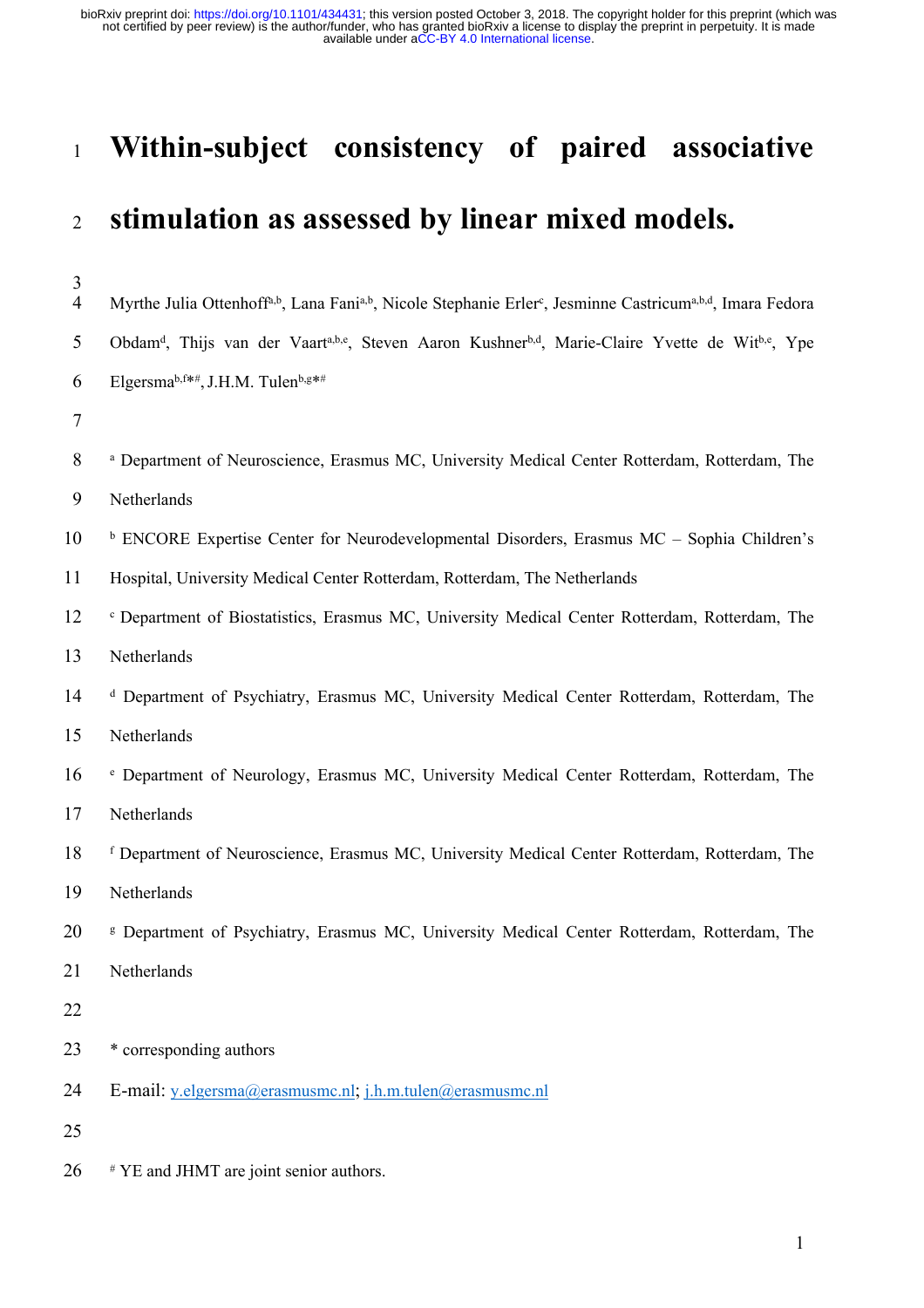# **Abstract**

#### **Objective**

 Paired associative stimulation (PAS) is a TMS paradigm used to induce long-term potentiation in the human cortex. Little is known about the within-subject consistency of PAS-induced effects. We determined PAS-induced effects and their consistency in healthy volunteers between two PAS sessions. Additionally, we assessed the benefit of applying linear mixed models (LMMs) to PAS data. 

#### **Methods**

 Thirty-eight healthy volunteers underwent two identical PAS sessions with a >1 week interval. During each session, motor evoked potentials (MEPs) were assessed once before PAS induction and 3 times after at 30 min intervals.

#### **Results**

 We did not detect any significant potentiation of MEP size after PAS induction. However, MEP size during PAS induction showed significant potentiation over time in both sessions (LR(1) = 13.36, p<0.001). Nevertheless, there was poor within-subject consistency of PAS-induced effects both during (ICC=0.15) and after induction (ICC=0.03-0.08). Additionally, statistical model selection procedures demonstrate that LMMs are more appropriate than conventional longitudinal models for estimating 44 PAS-induced effects  $(LR(34) = 214.73, p \le 0.001)$ .

#### **Conclusion**

 PAS-induced effects are more pronounced during than after induction, have a low within-subject consistency in any phase of the measurement, and are best estimated with LMMs. The implication of our study is that PAS is an inappropriate method to assess the evolution of brain plasticity over time periods longer than the PAS measurement itself.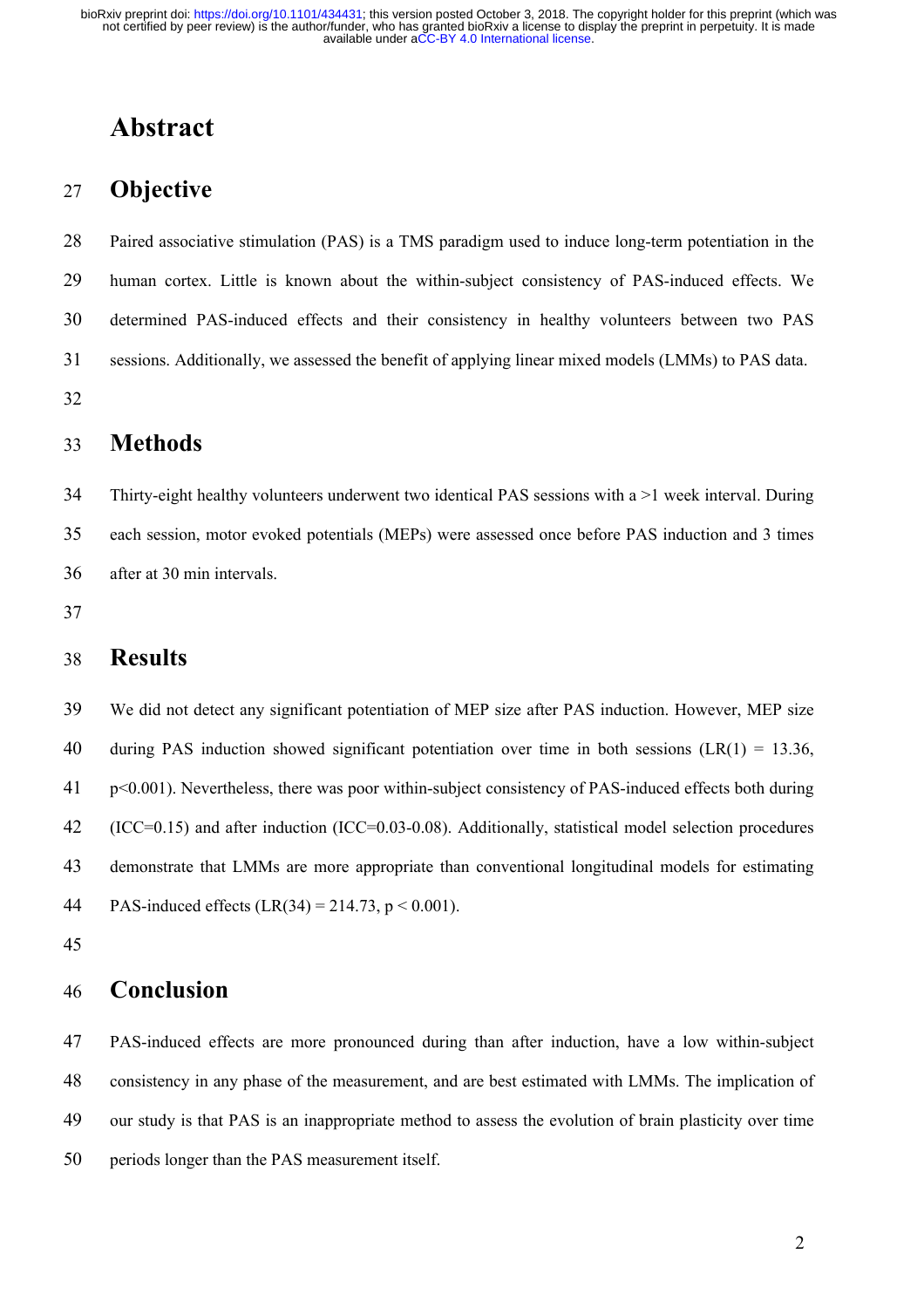#### **Introduction**

 Synaptic plasticity is a fundamental process in our central nervous system, because it is essential for learning and memory [1, 2]. In addition, plasticity deficits are important in the etiology of neurocognitive disorders [3, 4]. Synaptic plasticity is conventionally measured with invasive techniques, such as field electrophysiology, which cannot readily be performed in human subjects. Non-invasive extracranial brain stimulation techniques, such as transcranial magnetic stimulation (TMS), have emerged in the last two decades, enabling measuring plasticity-like effects in human subjects. Specific TMS paradigms have been shown to produce long-term potentiation (LTP) as well as long-term depression (LTD) like effects, resembling the plasticity effects seen using intraparenchymal electrophysiological studies in animal models.

 Paired associative stimulation (PAS) is one of the TMS paradigms used to induce long-term plasticity [5]. PAS is typically applied by pairing median nerve stimulation (MNS) with magnetic stimulation of the contralateral hand area of the primary motor cortex (M1). Consistent with the fundamental properties of spike-timing dependent plasticity (STDP) [7], when MNS precedes magnetic stimulations by 25ms, PAS stimulation induces a long-term increase in excitability of the M1 hand area that can be observed as an increase of motor-evoked potentials (MEPs) in the contralateral hand. In contrast, if the MNS precedes the magnetic stimulation by 10ms, the result is a long-term depression effect [6]. The resemblance to STDP is further strengthened by pharmacological studies showing that PAS is dependent on the function of the *N*-methyl-D-aspartate (NMDA) receptor, known to be essential for many forms of long-term synaptic plasticity [7].

 Because of the temporal similarity of PAS results to classical STDP experiments in rodents, PAS has emerged as a potentially very useful proxy for studying long-term synaptic plasticity in human subjects. However, PAS produces highly variable results in humans [8, 9], which is often attributed to the challenge of achieving similar levels of standardization as for animal experiments. Environmental factors, lifestyle factors, experimental conditions and even genetic determinants have been suggested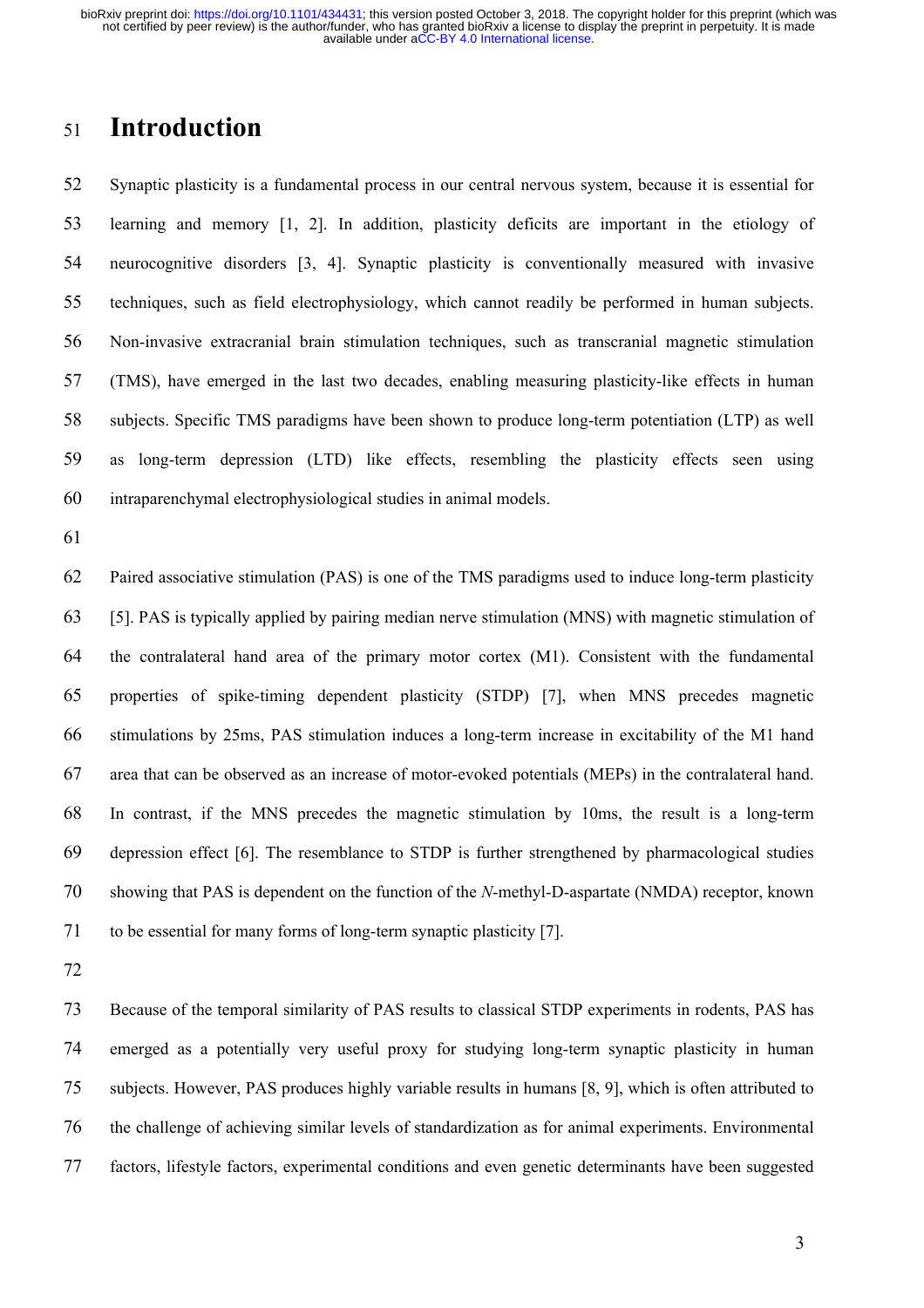to influence the magnitude of the PAS-induced plasticity (for review see Ridding et al. (2010) and Wischnewski et al. (2016)) [10, 11]. However, these factors only explain between-subject variability, whereas little is known about the within-subject consistency.

 Besides inter- and intra-individual variability, PAS studies show variable effect sizes between laboratories as well [9, 11]. In addition to optimizing experimental procedures, some types of variability might be possible to account for by appropriate statistical modeling. PAS measurements generate relatively complex data, combining both repeated measures as well as a nested data structure (i.e. multiple MEP size assessments per time point). In the last decades, linear mixed models (LMMs) have emerged as a statistical method that is specifically suited to handle such a data structure, reducing the chance of both false-positive and false-negative results [12, 13]. Additionally, LMMs are excellent for estimating reproducibility measures in the form of intra-class correlations. However, the utility of LMMs for the analysis of PAS data has not yet been demonstrated.

 In this study, we examined healthy volunteers using two identical PAS sessions with an interval of at least 1 week, in order to determine the within-subject consistency between the two sessions. Using linear mixed model (LMM) analyses, we estimated PAS-induced effects and PAS consistency.

#### **Materials and Methods**

#### **Subjects**

 Thirty-eight out of 61 subjects were included in this study (reasons for exclusion are summarized in Table S1 Table), who were recruited by advertising in the local community and on a Dutch research subject-recruitment website. Subjects were included if aged 18-40, right-handed according to the Edinburgh Handedness Inventory [14], in good health, medication free (excluding contraceptives) and able and willing to give written informed consent. Subjects were excluded if they were women lactating or pregnant, had a history of psychiatric illness and/or treatment, had a history of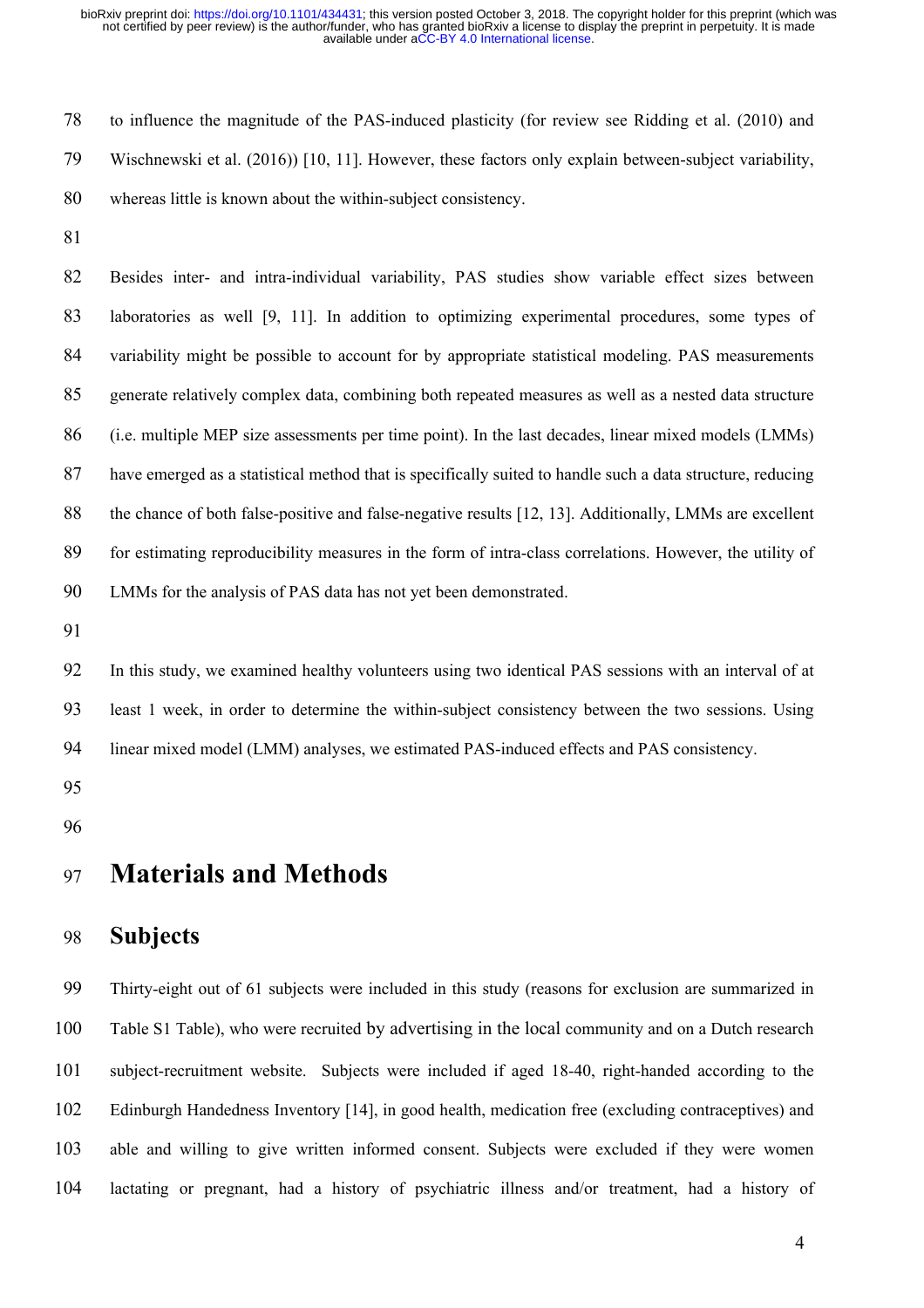neurological illness or did not meet the international safety guidelines considering TMS [15, 16]. All subjects underwent the Wechsler Abbreviated Scale of Intelligence (WASI) [17] to determine their intelligence quotient (IQ) [18] for descriptive purposes. This study was approved by the Medical Ethical Review Board of the Erasmus MC Rotterdam in 2013, requiring study procedures to comply with the latest version of the Declaration of Helsinki.

#### **Fig 1. Schematic representation of the PAS paradigm.**

 (A) Schematic of one PAS session, in which the PAS induction is preceded by a baseline measurement consisting of 20 TMS stimulations. To measure the change in MEP-size as of PAS induction, this measurement is repeated 3 times with 30 min intervals. (B) Experimental setup during PAS induction, where median nerve stimulation (MNS) at 3 times the sensory threshold (ST) precedes transcranial magnetic stimulations (TMS) delivered at the stimulation intensity 1mV (SI1mV) by 25 ms. Motor evoked potentials (MEPs) are measured using electromyography (EMG) of the abductis pollicis brevis muscle. **C** Example traces of single MEPs before and after PAS induction.

#### **Electromyography**

 Muscle activity was recorded from the left abductor pollicis brevis (ABP) muscle with electromyography (EMG), using Ag-AgCl electrodes in a belly-tendon montage. EMG signals were amplified using a universal amplifier (ANT Neuro, Enschede, The Netherlands) and digitalized at 5kHz for later offline analysis using Visor2 XT software (ANT Neuro, Enschede, The Netherlands). During measurements, a continuous EMG signal and trigger related EMG epochs were plotted at real time for online analysis, while applying a 50Hz notch filter and a 20-2000Hz bandpass filter.

#### **Transcranial magnetic stimulation**

 Subjects were invited in the afternoon between 12 and 5.30 PM [19], and were asked to not perform intense physical activities 24 hours prior to the measurement and to not smoke nicotine cigarettes or drink coffee on the day of the measurement. They were seated in a comfortable chair with their left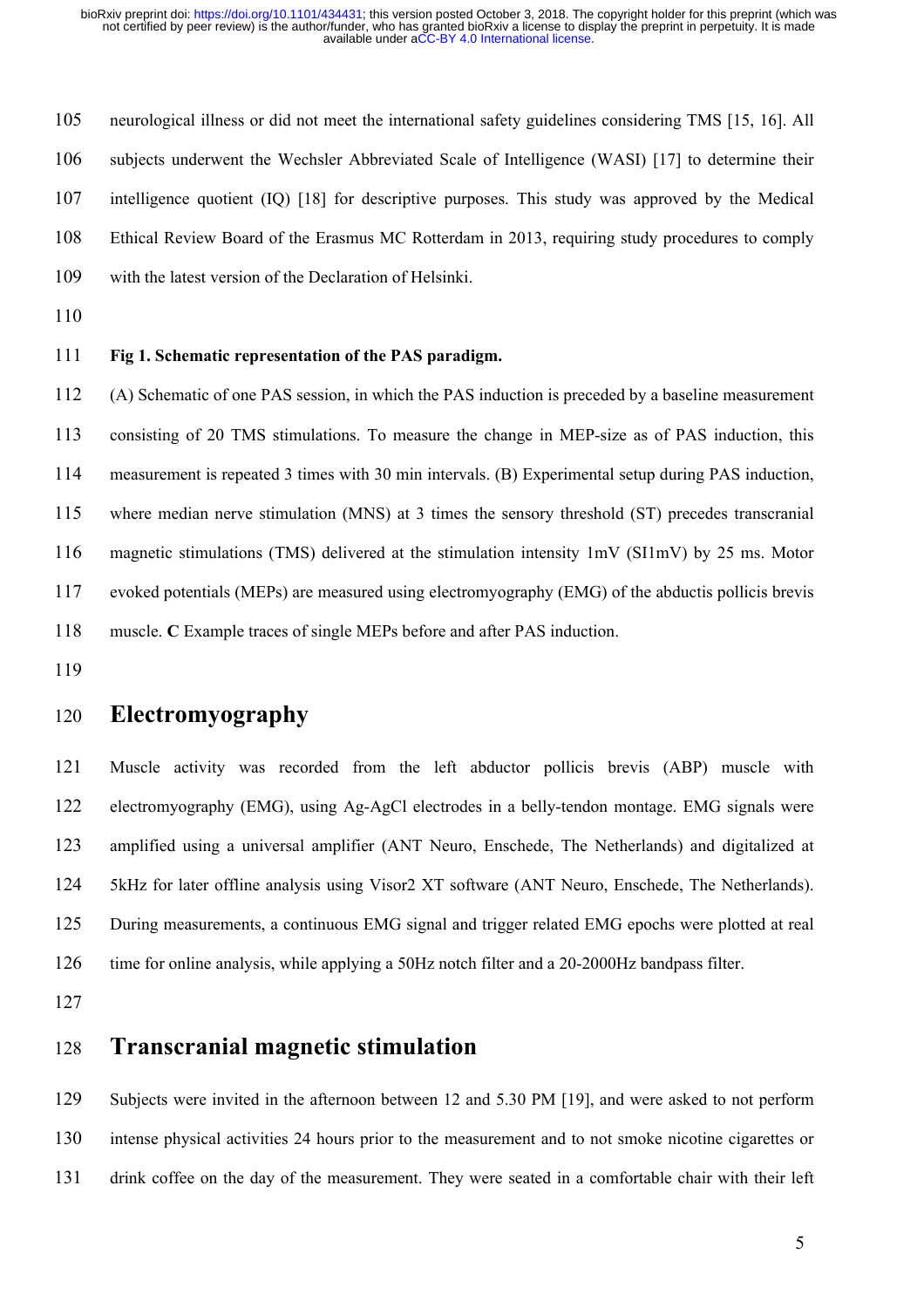arm resting on a pillow and were told to maximally relax their left hand during the measurement. Magnetic stimulations were applied using a figure-of-eight coil with an inner diameter of 27mm and outer diameter of 97mm, connected to a MagPro X100 with MagOption TMS device (MagVenture, Farum, Denmark). The coil was held tangentially to the left primary cortex and diverging 45˚ from midline. The electric field subsequently created in the cortex had a posterior to anterior direction.

 To find the optimal position of the coil in order to maximally activate the ABP (the hotspot), TMS stimulations were randomly placed around a predefined reference point. This reference point was 140 defined as the location at 10% of the ear-to-ear span lateral to Cz over the right hemisphere. Data on coil location and position at every stimulation was collected using a neuronavigation system (ANT Neuro, Enschede, The Netherlands), allowing a precise spatial definition of the hotspot and precise determination of the angle and distance errors of every stimulation relative to the hotspot. All TMS procedures hereafter described are performed at the hotspot.

 The resting motor threshold (RMT) was determined using a maximum-likelihood threshold hunting 147 procedure [20]. For this procedure, a MEP with a peak-to-peak amplitude of  $>50$ uV with an onset within a timeframe of 20-50ms post stimulation was considered a MEP. Subsequently, the stimulation intensity 1mV (SI1mV) was determined, defined as the percentage of maximal stimulation output (%MSO) of the TMS device that resulted in a mean MEP of 0.8 - 1.2 mV after 10 stimulations at 0.1Hz.

#### **Paired associative stimulation**

 Subjects underwent two identical paired associative stimulation (PAS) sessions at least one week apart. First, baseline cortical excitability was assessed by applying a train of 20 magnetic stimulations at the SI1mV at 0.1Hz. Second, the PAS induction phase followed, consisting of 200 paired stimulations at 0.25Hz with each pair consisting of electric MNS followed by magnetic stimulation with an inter stimulus interval of 25ms. Third, after this plasticity induction phase, the cortical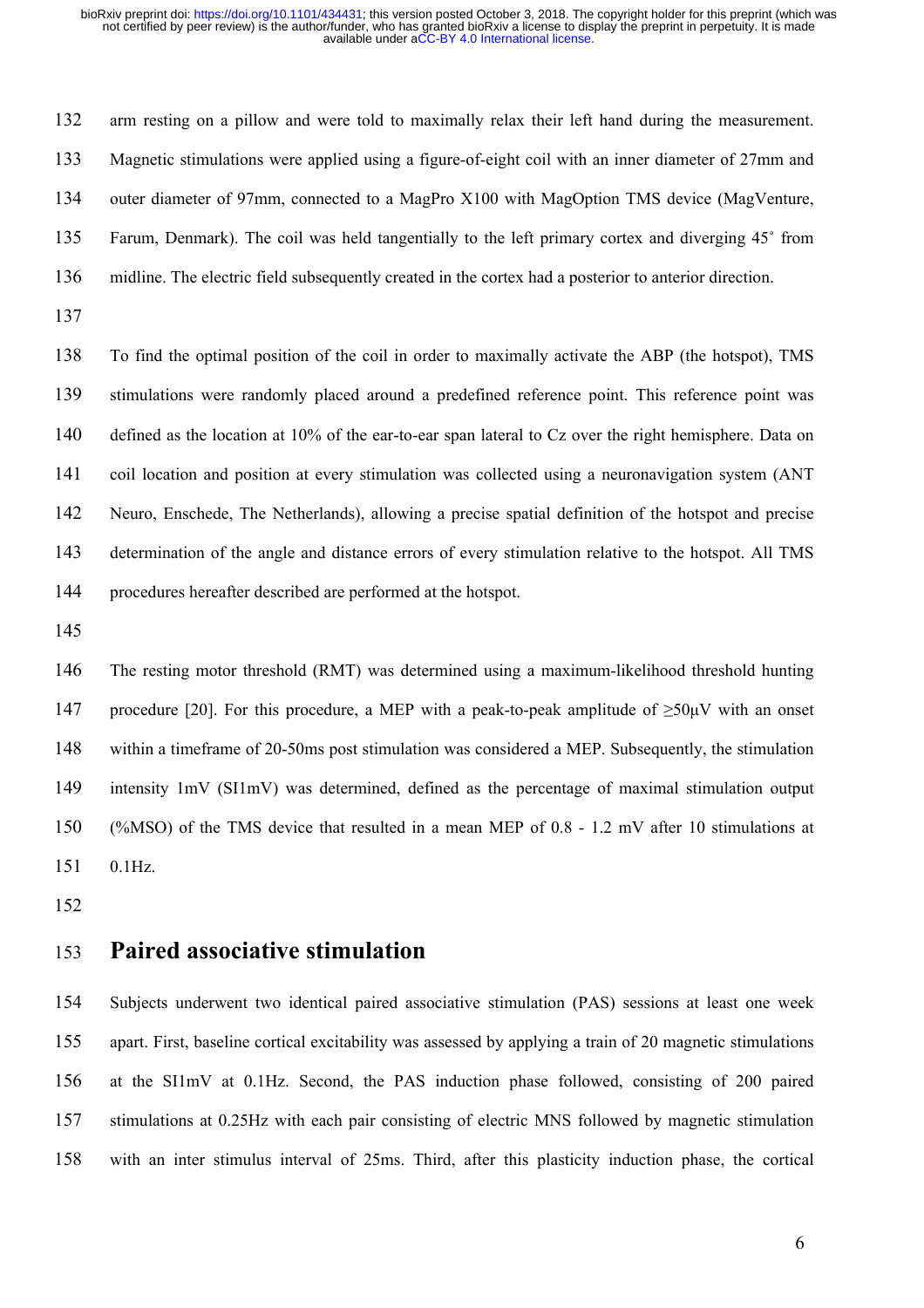excitability measurement at baseline was repeated at three time points: immediately (Post 1), 30 minutes (Post 2), and 60 minutes (Post 3) after completing PAS induction (Fig 1B).

 MNS during the PAS-induction was applied with a strength of three times the sensory threshold, using a bipolar bar electrode connected to a constant current stimulator (model DS7A; Digitimer Ltd., Letchworth Garden City, UK) (Fig 1A). In case this stimulation intensity surpassed the pain threshold, it was lowered to a painless but clearly noticeable level. The subject's attention level was standardized as much as possible by applying four randomly timed electric stimuli during PAS induction to the middle phalanx of the left thumb, and instructing participants upfront of PAS induction to focus their attention on their left thumb, to count the number of thumb stimuli sensed and to report this number after PAS induction [21]. These electric stimulations were administered at two times the sensory threshold using a double ring electrode connected to a constant current stimulator (Micromed S.p.A, Mogliano Veneto, Italy).

#### **MEP-analysis**

 The EMG signal for every magnetic stimulation applied was stored for offline analysis as epochs of - 300ms to +300ms surrounding the TMS trigger (Fig 1C). Using software programmed in LabVIEW (National Instruments, Austin, TX, US) pre-MEP noise, the maximal peak-to-peak amplitude and MEP onset were determined using a seven-step data processing procedure:

- 178 1. Signals were linearly detrended.
- 2. The average amplitude value of the -300ms to -20ms before the TMS trigger was subtracted to create a zero-baseline.
- 3. To prevent ringing due to filtering, the stimulation artefact was removed between -2ms to +4ms surrounding the TMS trigger, followed by linear interpolation. For MEPs obtained during PAS induction, the stimulation artefact of the MNS was removed similarly.
- 4. Signals were filtered using both a 20-2000Hz bandpass filter and a 50Hz-notch filter.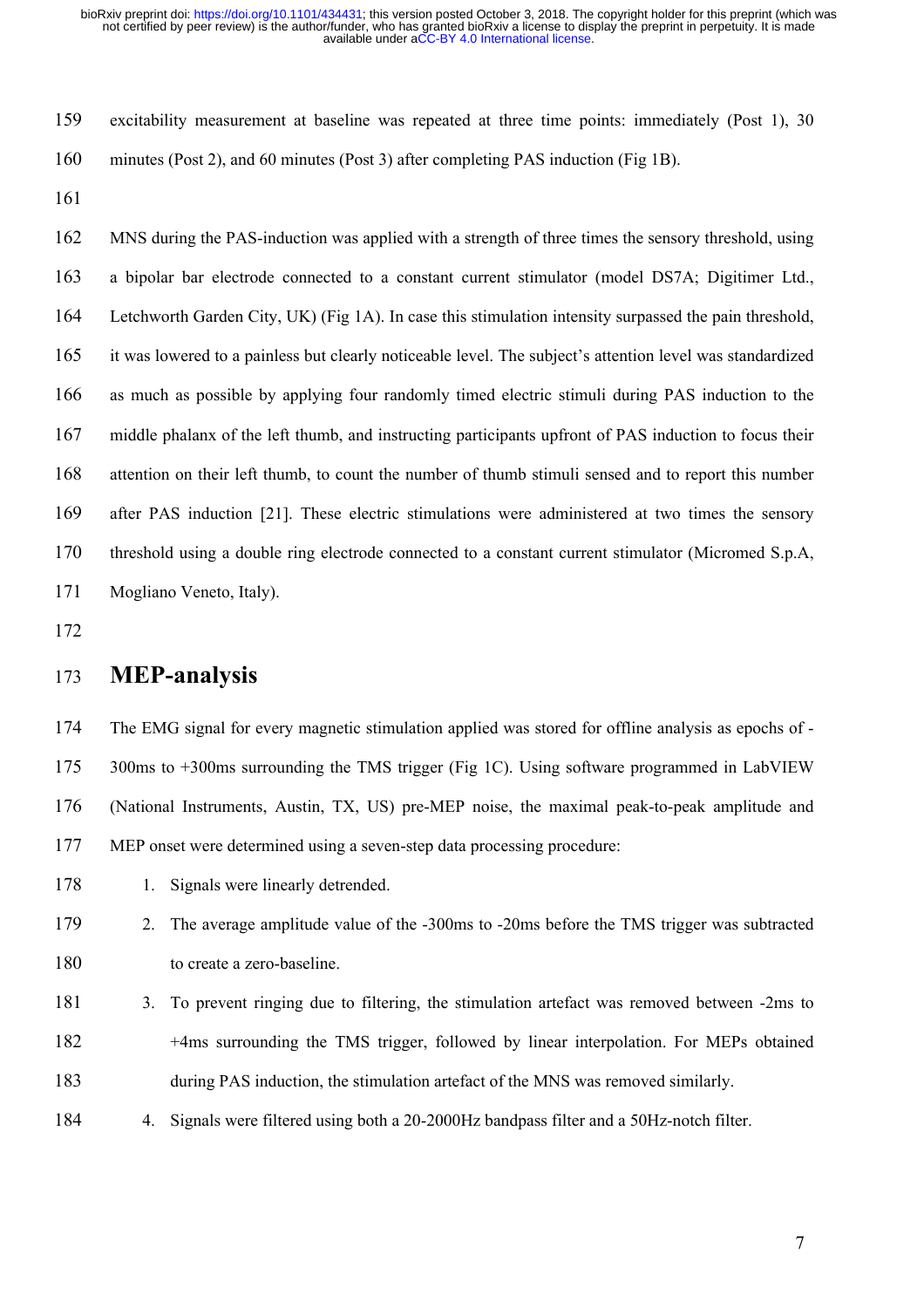| 185 | 5. Noise was determined on a time window of $-25$ ms to $+15$ ms surrounding the TMS trigger           |
|-----|--------------------------------------------------------------------------------------------------------|
| 186 | that was depleted of baseline wandering by subtracting a 2 <sup>nd</sup> -order polynomial fit. It was |
| 187 | defined as a peak-to-peak amplitude of $>50\mu$ V or an SD of $>15$ . Signals meeting these criteria   |
| 188 | were discarded for further statistical analysis.                                                       |

 6. The maximal peak-to-peak amplitude of every MEP was determined within a 20-48ms time frame following the TMS trigger.

7. The MEP onset was determined within an 18-30ms time frame following the TMS trigger.

**Statistical analysis**

 Statistical analyses were performed using R version 3.3.3 [22] and the nlme package for mixed model analysis specifically [23]. Session specific subject characteristics were compared using paired t-tests for normally distributed data (RMT and SI1mV), a Wilcoxon Signed Rank test for non-normal continuous data (starting time of TMS measurement), a Chi-square test for categorical data (attention score) and LMMs for data related to individual MEPs (angle and distance error). Furthermore, we used LMMs to estimate PAS-induced changes of MEP size, their correlations with baseline MEP size, and intraclass correlations (ICCs). For these LMMs, the dependent variable was MEP size, which was log2-transformed to better fit the assumption of normally distributed residuals. In addition, these LMMs were adjusted for log2-transformed angle and distance error.

 We built Model 1 to estimate PAS-induced effects on MEP size at each time point *after induction* (Post 1, Post 2 and Post 3) within each session. This LMM included time point (categorical), session, and their interaction. The random effects included subject specific random effects for each time point in each session separately. An unstructured covariance matrix for the random effects was used (Model 1a) and was tested against the more restrictive compound symmetry structure (Model 1b), using a 209 likelihood ratio (LR) test. Subsequently, the LR test was also used to assess the main effects of fixed effects.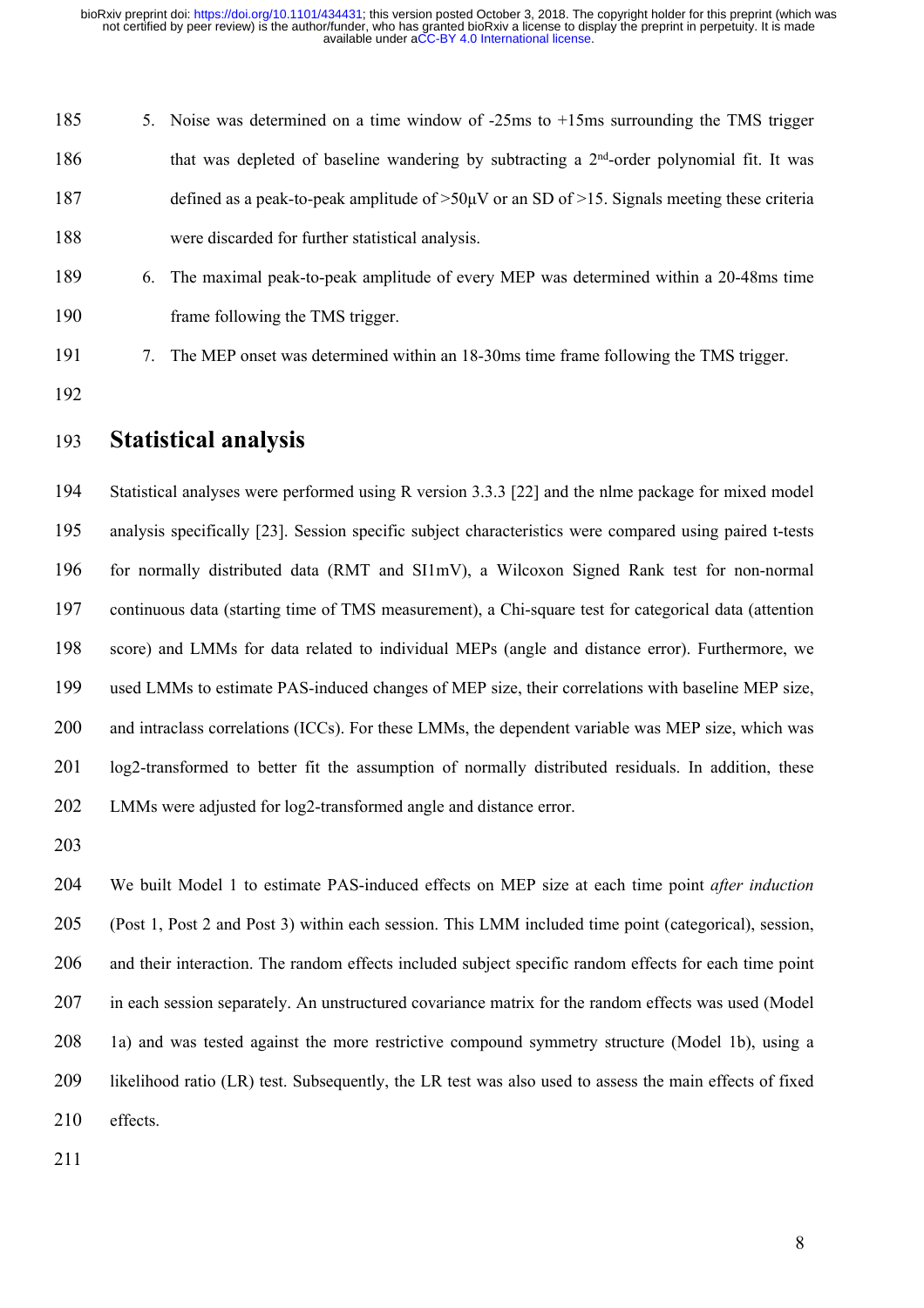Model 2 was built to estimate PAS-induced effects *during PAS induction*. This LMM included stimulus number (continuous), session and their interaction. Stimulus number was regarded as continuous time variable, as stimulations were equally spaced by 4 seconds in all PAS experiments. The model included subject specific random effects for stimulus number and session interaction and session. The eventual model was selected in three steps using likelihood ratio tests. First, we started out with a model using both natural cubic splines for stimulus number with three degrees of freedom and an unstructured covariance matrix (Model 2a). Second, to investigate the correlation structure, we tested Model 2a against a model with a compound symmetry structure (Model 2b). Last, to test whether the relation between MEP size and stimulus number was non-linear, Model 2a was tested 221 against a model with a linear fit (Model 2c), using a LR test. After model selection, the LR test was also used to determine the main effects of fixed effects.

 As a measure of within-subject consistency we calculated ICCs from LMMs that included session as an additional nesting level in the random effects. For the ICC of PAS-induced effects after induction, fixed effects and subject specific random effects of time point (categorical) were used (Model 3). To 227 estimate the ICC of PAS-induced effects during PAS-induction over time, fixed effects as well as subject specific slopes for stimulus number (continuous time variable) were included (Model 4). Since the models used to calculate ICCs contained random effects for the respective time variables, the variation partition method was used [24]. 95% confidence intervals (95%CIs) for each ICC were estimated using 500 bootstrap samples.

- 
- 

### **Results**

#### **Session characteristics**

 Thirty-eight individuals (22 women; median age 23, range 19-38; mean IQ 107±10SD) underwent two PAS sessions, which were spaced at least 1 week apart (median days between sessions was 14, IQR: 4). As displayed in Table 1, median starting time was significantly earlier in session 1 than in session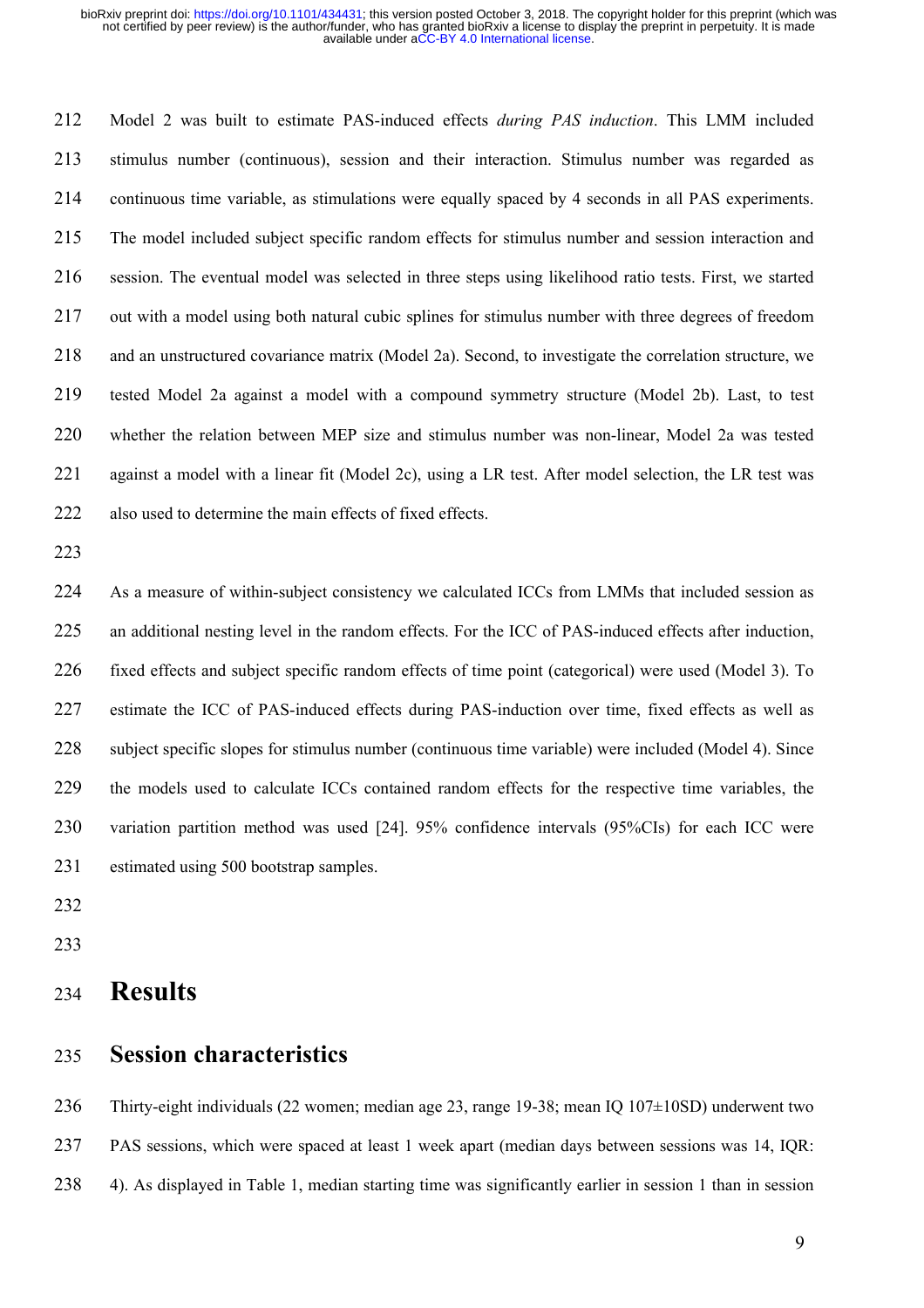2, whereas both sessions did not differ in terms of baseline RMT, SI1mV or the level of attention during PAS induction. Additionally, the angle error and distance error relative to the hotspot did not differ between sessions either. The estimated means of both errors over each time point were minimal, 242 with the upper limit of the 95%CIs not exceeding  $5^{\circ}$  for the angle error and 2mm for the distance error. There was, however, a significant effect of time point (including PAS induction) on both angle 244 error (LR(8) = 22.41,  $p = 0.004$ ) and distance error (LR(8) = 18.55,  $p = 0.018$ ).

245

| Labic 1. Session chai actei istics and comparisons.  |                                            |                     |                  |          |  |  |
|------------------------------------------------------|--------------------------------------------|---------------------|------------------|----------|--|--|
| Characteristic                                       | <b>Session 1</b>                           | <b>Session 2</b>    | <b>Statistic</b> | P-value  |  |  |
| RMT at baseline, mean $(\pm SD)$ ,<br>%MSO           | 48.5 $(\pm 10.3)$                          | 48.3 $(\pm 9.1)$    |                  | 0.87     |  |  |
| SI1mV, %MSO                                          | 61.4 $(\pm 14.4)$                          | 60.1 $(\pm 14.7)$   | $t(37) = 1.10$   | 0.28     |  |  |
| Start time, median (IQR),<br>hh:mm                   | 12:44 (12:28-13:08)<br>15:23 (15:00-15:41) |                     | $Z = 719$        | < 0.0001 |  |  |
| Attention score, n (%)                               |                                            |                     | $LR(2) = 3.74$   | 0.15     |  |  |
| <4 stimuli reported                                  | 10(29)                                     | 14(38)              |                  |          |  |  |
| 4 stimuli reported                                   | 10(29)                                     | 15(41)              |                  |          |  |  |
| >4 stimuli reported                                  | 15(43)                                     | 8(22)               |                  |          |  |  |
| Angle error, estimated mean<br>$[95\%CI]*$ , degrees |                                            |                     | $LR(5) = 5.26**$ | 0.39     |  |  |
| <b>Baseline</b>                                      | $2.69$ [1.75, 4.16]                        | $1.67$ [1.11, 2.51] |                  |          |  |  |
| Induction                                            | 2.95 [1.99, 4.35]                          | 2.11 [1.47, 3.01]   |                  |          |  |  |
| Post1                                                | 2.07 [1.39, 3.08]                          | 1.86 [1.12, 3.08]   |                  |          |  |  |
| Post2                                                | 2.23 [1.41, 3.54]                          | 1.29 [0.89, 1.87]   |                  |          |  |  |
| Post3                                                | 1.83 [1.15, 2.91]                          | $1.09$ [0.81, 1.46] |                  |          |  |  |
| Distance error, estimated mean<br>$[95\%CI]*$ , mm   |                                            |                     | $LR(5) = 3.85**$ | 0.57     |  |  |
| <b>Baseline</b>                                      | $1.01$ [0.84, 1.23]                        | $0.87$ [0.68, 1.12] |                  |          |  |  |
| Induction                                            | 1.11 [0.95, 1.29]                          | 0.91 [0.79, 1.04]   |                  |          |  |  |
| Post1                                                | $1.10$ [0.97, 1.26]                        | $0.91$ [0.79, 1.06] |                  |          |  |  |
| Post2                                                | 1.20 [0.96, 1.50]                          | $1.30$ [1.02, 1.65] |                  |          |  |  |

**Table 1. Session characteristics and comparisons.**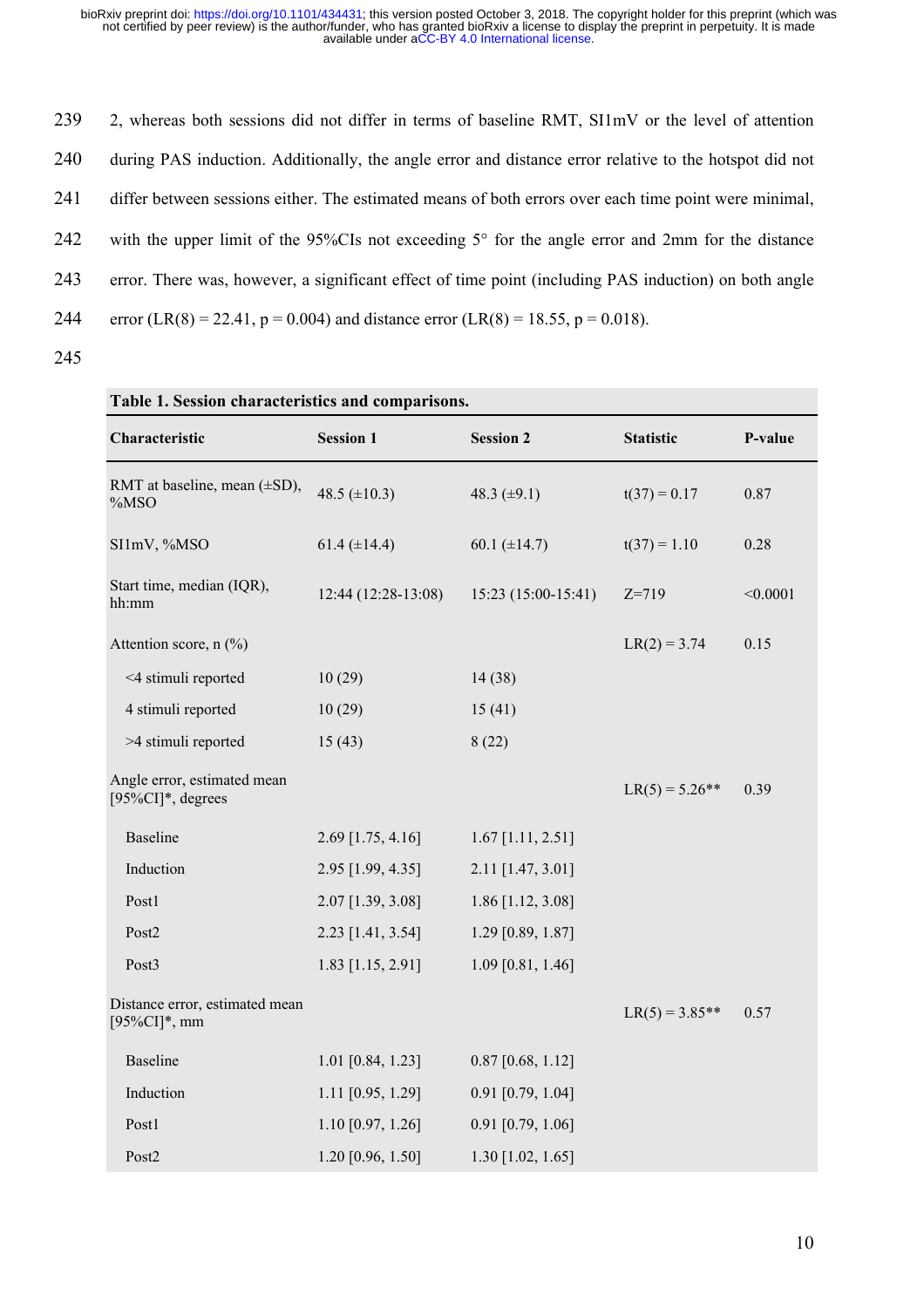| Post3                               | $1.31$ [1.02, 1.68] | $1.34$ [1.03, 1.74]                                                                                       |
|-------------------------------------|---------------------|-----------------------------------------------------------------------------------------------------------|
| their interaction as fixed effects. |                     | * Estimated using a LMM with the log2 transformed error as dependent variable and time point, session and |

\*\* Main effect of session estimated by comparing LMMs using a likelihood ratio test

246

#### 247 **PAS-induced effects post induction**

 We determined the PAS-induced effect on MEP size at each post-induction measurement in each session. After filtering out MEPs with a noisy baseline, 5212 MEPs out of the originally 6080 MEPs recorded could be used for statistical analysis, resulting in the exclusion of one complete session of one subject. Plotting the individual trajectories of MEP size after induction (Fig 2A) indicates that PAS-induced changes of MEP size were highly variable. It is, therefore, not surprising that a model with an unstructured covariance matrix provided a better fit than one with a compound symmetry 254 matrix (LR(34) = 214.73,  $p < 0.001$ ), and was therefore selected as the appropriate matrix to estimate PAS-induced effects in our data.

256

257 The estimated mean of baseline MEP size of session 1 (0.54 mV; 95%CI [0.43, 0.68]) did not differ 258 from that of session 2 (0.61 mV; 95%CI [0.53, 0.71]) (LR(4)=2.26, p=0.689). MEP size changed 259 significantly over time  $(LR(6) = 16.23; p = 0.013)$ , which was mainly driven by a negative effect on 260 MEP size in Post 3 in session 2 (Table 2), instead of a positive effect on MEP size as one would 261 expect when performing PAS. PAS-induced effects did not differ between sessions, as the interaction 262 between time point and session was not significant  $(LR(3) = 1.93; p=0.586)$ . The absence of this 263 interaction is reflected by the similar profile of MEP size over time illustrated in Fig 2B. There was a 264 moderate positive correlation between individual baseline MEP size and the PAS-induced effect at 265 each time point in session 1 ( $r_{\text{Post 1}} = 0.68$ ,  $r_{\text{Post 2}} = 0.57$ ,  $r_{\text{Post 3}} = 0.52$ ) and a poor positive correlation in 266 session 2 ( $r_{\text{Post 1}} = 0.23$ ,  $r_{\text{Post 2}} = 0.21$ ,  $r_{\text{Post 3}} = 0.30$ ).

267

#### **Table 2. Fixed effects of PAS induction on MEP size per post-induction time point and session estimated by linear mixed effect modelling.**

| <b>Session 1</b> | <b>Session 2</b> |
|------------------|------------------|
|                  |                  |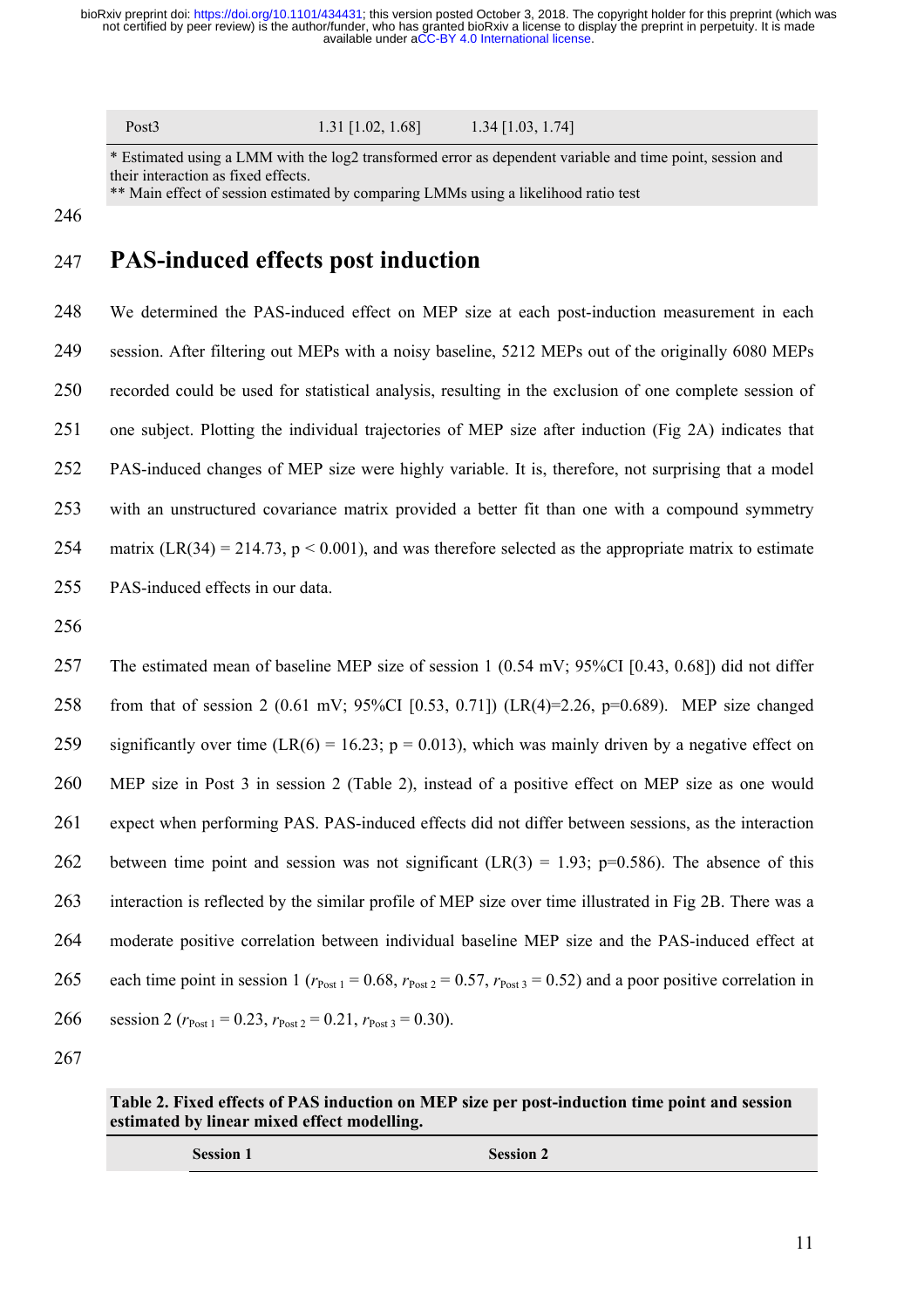| Variable | $\beta$ , % | 95% CI, % t (5165) P-value $\beta$ , % |  | 95% CI, % t (5165) P-value                                                    |       |
|----------|-------------|----------------------------------------|--|-------------------------------------------------------------------------------|-------|
| Post 1   |             |                                        |  | $+16.83$ [-9.05, 50.07] 1.22 0.22 -3.99 [-26.58, 25.55] -0.30                 | 0.77  |
| Post 2   |             |                                        |  | $-10.00$ $[-30.92, 17.24]$ $-0.78$ $0.43$ $-23.92$ $[-42.44, 0.55]$ $-1.92$   | 0.05  |
| Post 3   |             |                                        |  | $-14.84$ $[-35.65, 12.69]$ $-1.12$ $0.26$ $-31.65$ $[-47.92, -10.30]$ $-2.74$ | 0.006 |

#### **Fig 2. PAS-induced effects for session 1 and 2 separately.**

 Subjects underwent two identical PAS sessions spaced >1 week apart, with session 1 displayed in red and session 2 in blue. (A) The mean change in MEP size over time per session (black line) plotted over the individual line plots (colored lines). (B) The mean change in MEP size over time for both sessions, where dots represent means of individual medians and bars represent their standard error. (C) Linear regression lines through all MEPs during PAS induction per session (black lines) plotted over the linear regression lines through MEPs per individual (colored lines). **(**D) The change of MEP size over time during the PAS induction, with every dot representing the mean MEP size over all participants for that stimulation number. Lines are fitted linear regression lines per session.

#### **Potentiation during PAS induction**

 We, additionally, took a novel approach to determine the PAS-induced effect on MEP size by assessing this effect during PAS induction next to post induction alone. For this analysis, 9360 MEPs were available out of the 15200 MEPs recorded, due to filtering out MEPs with a noisy baseline. The exclusion of these MEPs resulted in the exclusion of one entire session for 9 subjects and the exclusion of both sessions for 4 subjects. Viewing the individual trajectories of MEP size development again indicates that there was high inter-individual variability (Fig 2C), which is reflected by the superior fit of the model with an unstructured covariance matrix to one with a compound symmetry 288 covariance matrix  $(LR(8) = 525.31, p \le 0.001)$ . The development of MEP size over time appeared to be linear (Fig 2D), supported by the fact that a model with a cubic fit was not superior to one with a 290 linear fit (LR(4) = 2.69, p = 0.612). Therefore, a model with an unstructured covariance matrix and a linear fit was selected as the appropriate model to estimate PAS-induced effects.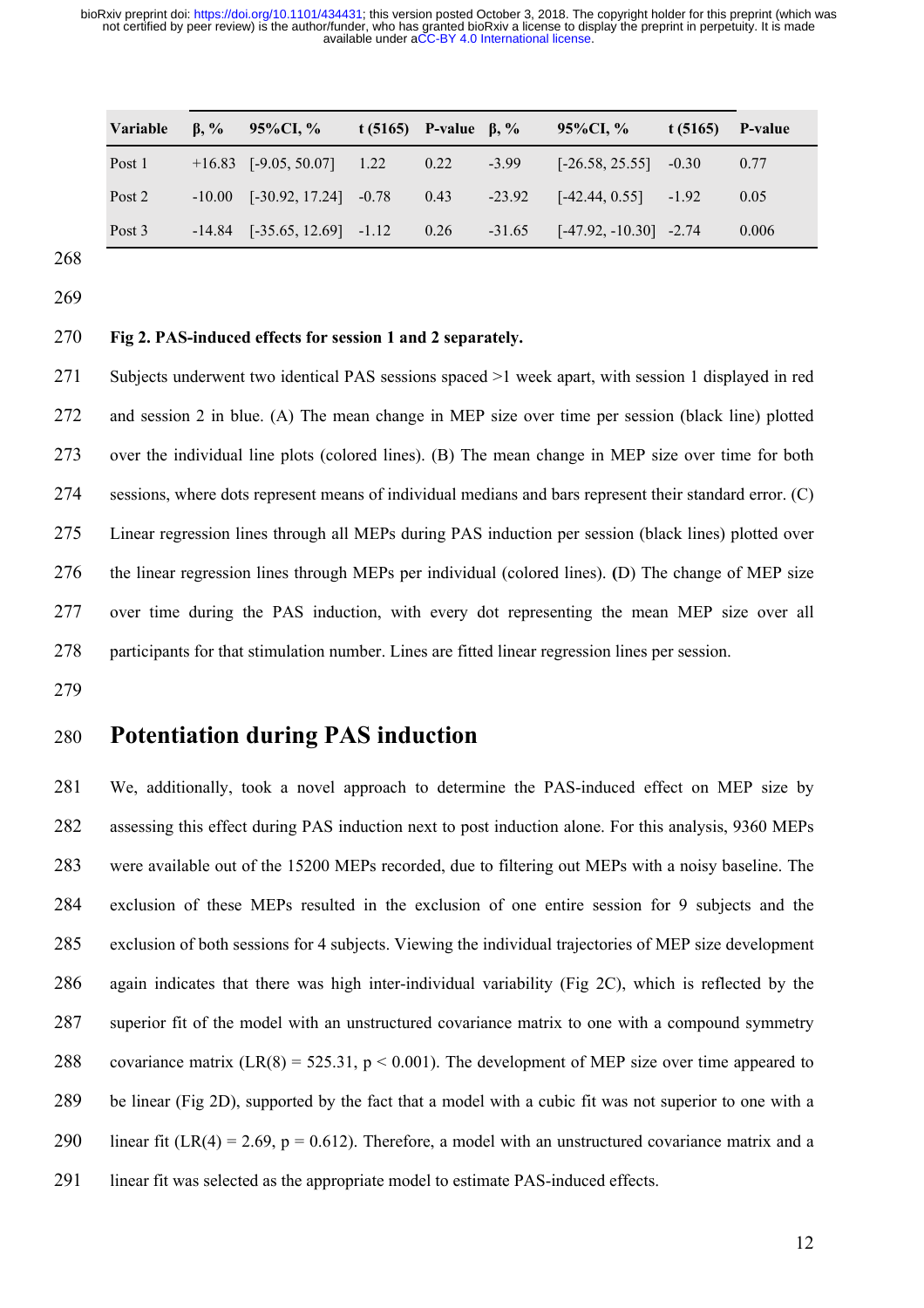The estimated mean of MEP size at the start of PAS induction in session 1 (0.43 mV, 95%CI [0.27, 294 0.59]) did not differ from that in session 2 (0.44 mV, 95%CI [0.29, 0.66]) (LR(2) = 0.967, p = 0.617). 295 There was a main effect of time  $(LR(1) = 13.36, p < 0.001)$ , as a result of a significant positive increase of MEP size over time in both session 1 (+132%, 95%CI [+51%, +258%]) and session 2 (+79%, 95%CI [+19%, +169%]). However, there was no evidence of this time effect being different 298 between sessions (LR(1) = 0.87, p = 0.35), reflected by the similar slope of the MEP size development in Fig 2D. There was a moderate negative correlation between MEP size at the start of PAS induction and the change in MEP size over time for session 1 (*r* = -0.51) and a weak negative correlation for 301 session 2 ( $r = -0.41$ ).

#### **Consistency of PAS-induced effects**

 The within subject consistency of PAS-induced effects between the two sessions was small: Post 1 had an ICC of 0.08 (95%CI [0.03, 0.16]); Post 2 had an ICC of 0.07 (95%CI [0.03, 0.14]); and Post 3 had an ICC of 0.03 (95%CI [0.01, 0.09]) (Fig 3). Furthermore, the PAS-induced effects during induction showed a similarly poor within-subject consistency (ICC = 0.15; 95%CI [0.05, 0.35]) (Fig 3), despite their significant potentiation at group level. The ICC of baseline MEP size before induction was poor 309 (ICC = 0.02; 95%CI [<0.01, 0.04]), as well as at the start of PAS induction (ICC = 0.24; 95%CI = 310  $[0.04, 0.42]$ ). Nonetheless, the SI1mV did have a good within-subject consistency (ICC = 0.88; 95%CI) 311 [0.83, 0.96]), as did the RMT at different time points (ICC<sub>Baseline</sub> = 0.85, 95%CI [0.77, 0.92]; ICC<sub>Post 1</sub>  $312 = 0.83, 95\% \text{CI} [0.79, 0.90]; \text{ICC}_{\text{Post 2}} = 0.85, 95\% \text{CI} = [0.79, 0.92]; \text{ICC}_{\text{Post 3}} = 0.85, 95\% \text{CI} [0.78,$ 0.92]).

#### **Fig 3. Intra-individual correlation of PAS-induced effects.**

 Scatterplots per phase during or after induction illustrating the correlation between individual PAS- induced effects (dashed slopes) of session 1 against session 2. The slopes plotted are derived from the models used to calculate the ICC of PAS-induced effects within subject and between session.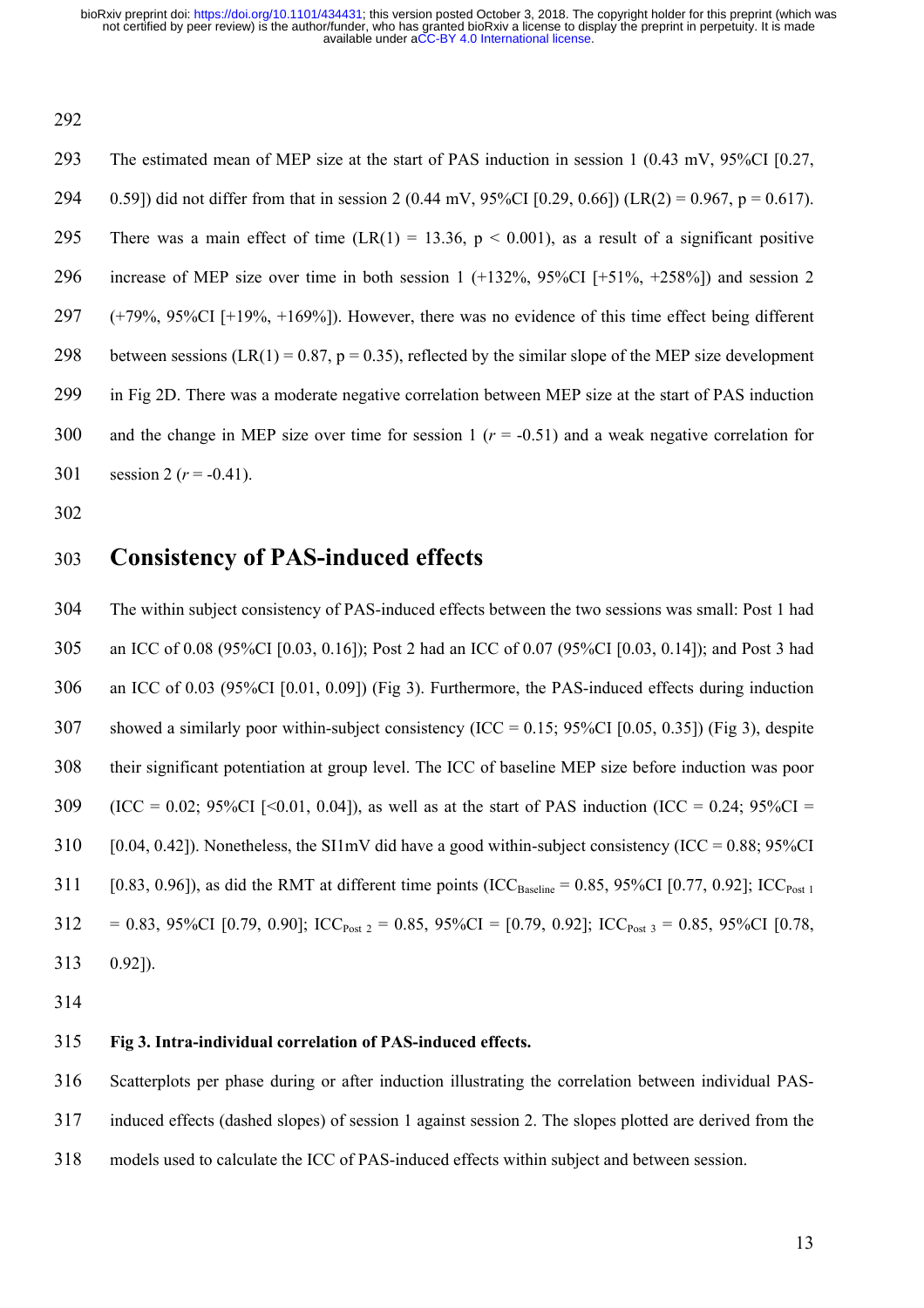#### **Discussion**

 To our knowledge, we performed the largest study reported to date aimed at quantifying the within- subject consistency of PAS-induced effects. Additionally, this is the first PAS-TMS study that quantifies the change in MEP size during PAS induction over time and the first using a linear mixed model analysis approach. We performed two identical PAS sessions in one group of healthy volunteers, resulting in pronounced potentiation over time during PAS induction, which was not consistent within subjects. PAS-effects after induction did not show the expected potentiation, and these effects were not consistent within subjects either. Additionally, we demonstrated that a linear mixed model with an unstructured covariance matrix provides the best model fit for our PAS data.

#### **PAS-induced effects during and after induction**

 The absence of post-induction potentiation in our study, and even the negative trend towards the last post-induction measurement, is certainly not in line with most PAS studies (for review see [11]), for which a few factors in our study could be responsible. First, our baseline MEP size is lower than the baseline of around 1mV shown in most PAS studies. In addition, we found a poor to moderate positive correlation between baseline MEP size and the PAS induced effects at each post-induction time point, suggesting that individuals with a low baseline were prone to show lower PAS-induced effects. Combined, these two observations could indicate that our stimulation intensity during induction was relatively lower than most PAS studies, possibly causing our PAS-induced effects to be smaller. Nonetheless, this hypothetical interaction between stimulation intensity and potentiation effect has never been specifically studied and relatively lower stimulation intensities that are still supra-threshold should still be able to potentiate MEP size, as double activation of the cortex by TMS and MNS is conserved. Second, coil placement during experiments could have been inaccurate. However, as angle and distance error of the coil position relative to the hotspot were minimal and carefully corrected for in our model, this is unlikely the case in our study. Last, the known compromising effect of sleepiness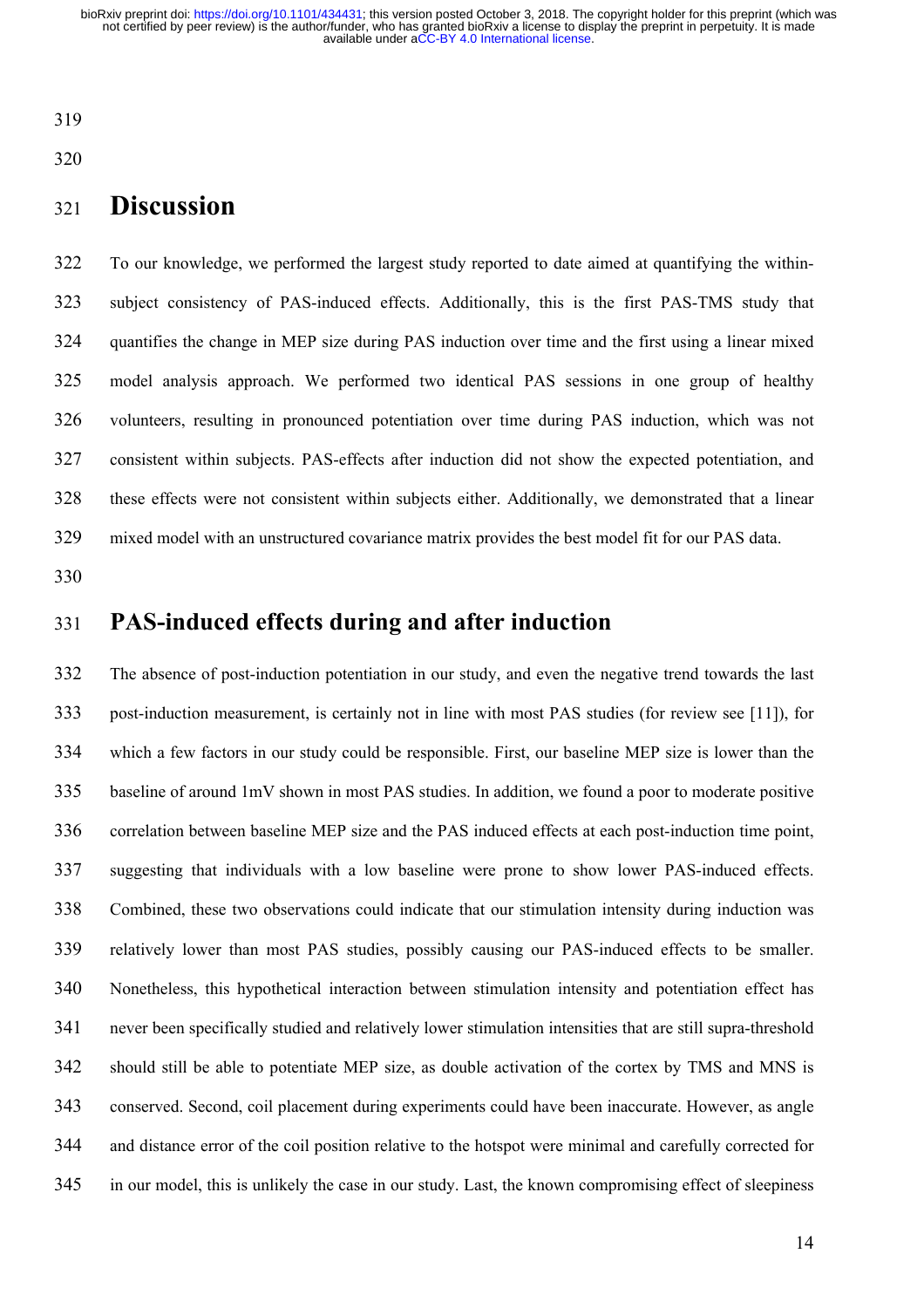on MEP size could be a contributor [25]. As our subjects remained seated and were not allowed to perform any type of physical activity or specific types of mental activity between post-induction time points, it is plausible that subjects became increasingly sleepy during this phase of the experiment. Unfortunately, we cannot support this speculation with actual measures of sleepiness during experiments, as these were not assessed.

 Nevertheless, we did find a significant increase of MEP size during PAS induction that shows striking resemblance to the increase in excitatory post synaptic potentials seen in STDP experiments in rodents [26]. From these animal studies, we know that the potentiation during plasticity induction correlates with the potentiation after induction. However, whether our observed potentiation of MEP size during PAS induction is indeed a proxy for NMDA-dependent LTP as well, should be confirmed by studies using a sham-stimulation control and preferably also placebo-controlled studies with an NMDA- receptor antagonist. It is noteworthy, however, that in our study MEP size at the start of PAS induction showed a negative correlation with PAS-induced effects during PAS induction. As MNS during paired stimulations has a known acute inhibitory effect on MEP size, also known as short-latency afferent inhibition [27, 28], lower MEP size at the start of induction could indicate successful paired stimulations and, therefore, be related to a more prominent PAS-induced potentiation.

#### **The advantage of using linear mixed models for PAS data**

 Our results provide insight in the potential advantage of LMMs for analyzing PAS data over conventional analysis methods. Most importantly, we show that using an unstructured covariance matrix provides a better model fit than using a compound symmetry matrix. First, our finding at least demonstrates that PAS data can greatly benefit from a model of which the covariance matrix can be flexibly designed and suggests that the compound symmetry matrix is unsuited for PAS data. As the compound symmetry assumes that the correlations of MEP size between each time point are equal, this result is actually not surprising for data sampled in a dynamic biological system such as the human brain. Since conventionally used RM-ANOVA is restricted to a compound symmetry matrix,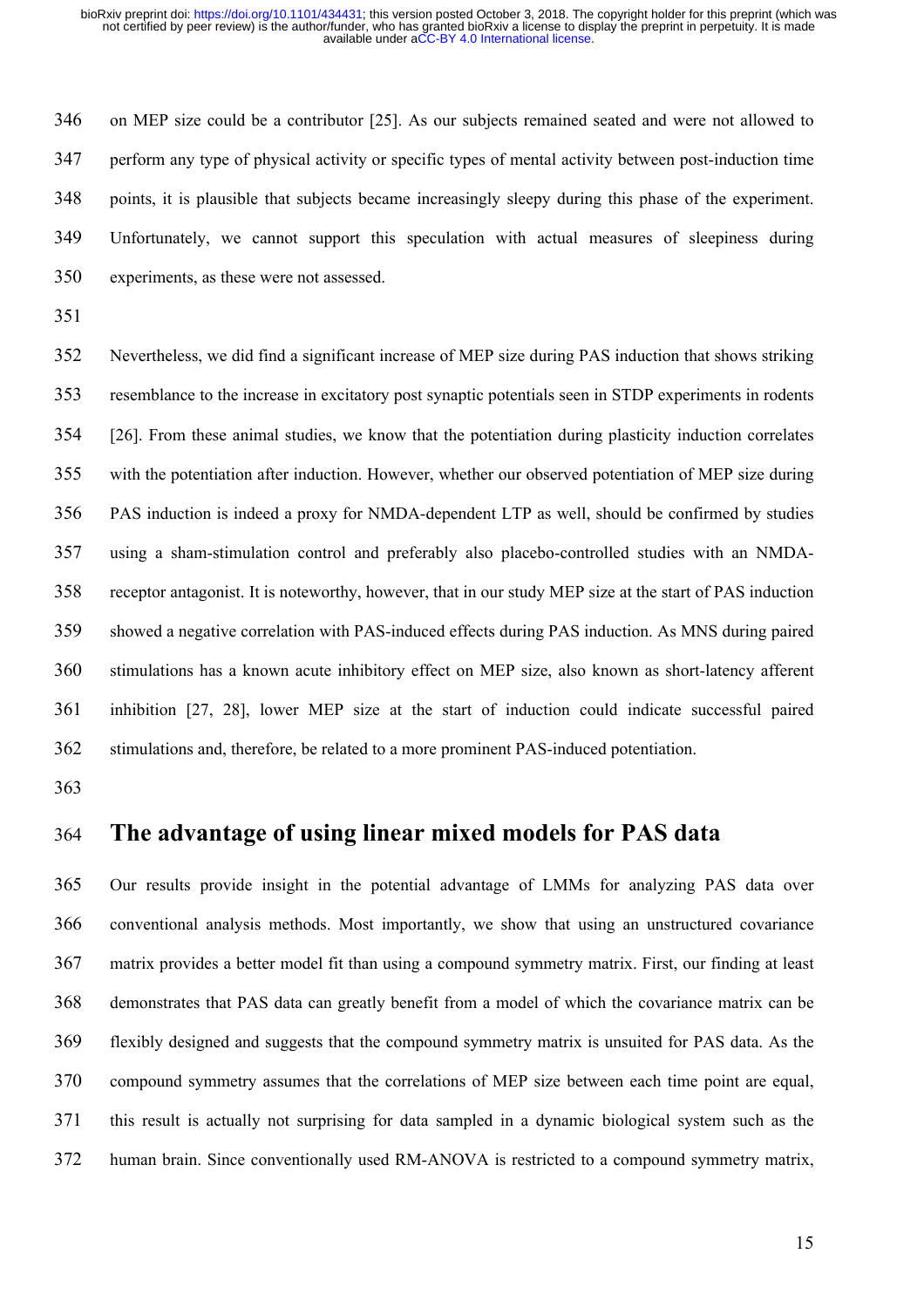LMMs are therefore more appropriate for the analysis of PAS data and are likely to deliver more reliable results. Consequently, future consistent implementation of LMMs for analyzing PAS data will improve the reproducibility between PAS studies.

#### **Consistency of PAS-induced effects**

 We show that PAS-induced effects, both during and after PAS induction, have poor intra-individual consistency. However, one could argue that the lack of significant post-induction potentiation compromises the validity of the consistency levels in this study. Nonetheless, we were able to show significant potentiation during induction, which showed similar low consistency. Additionally, a lack of significant potentiation at group level does not warrant that at individual level, as can be appreciated from the individual traces in Fig 2A, and the low consistency found in this study indicates that the subset of individuals showing potentiation were largely different in each session. It is, therefore, unlikely that the consistency would be much higher in case of significant potentiation at group level, which is in line with previous results reported by Fratello et al. (2006): in their study, they also performed two identical PAS sessions within one group of healthy volunteers (n=18) and found equally poor intra-individual consistency, despite finding significant PAS-induced potentiation both PAS sessions [29].

 The low consistency of PAS does not seem to hold for methods that measure brain plasticity in humans in general, as intermittent theta burst stimulation (iTBS) was found to produce reasonably consistent measures of brain plasticity with an ICC of 0.53 [30]. Another paradigm, anodal transcranial direct current stimulation (aTDCS), showed moderate to no intra-individual consistency in two separate studies [31, 32]. The contrast between the within-subject consistency between iTBS and PAS can be understood from animal studies, suggesting that plasticity induction protocols based on low frequency stimulations, such as STDP, are much more vulnerable to metaplasticity than high frequency paradigms such as theta burst stimulation [33]. This is in line with findings in human TMS studies, also reporting a vulnerability of PAS to metaplasticity [34, 35]. Altogether, this implies that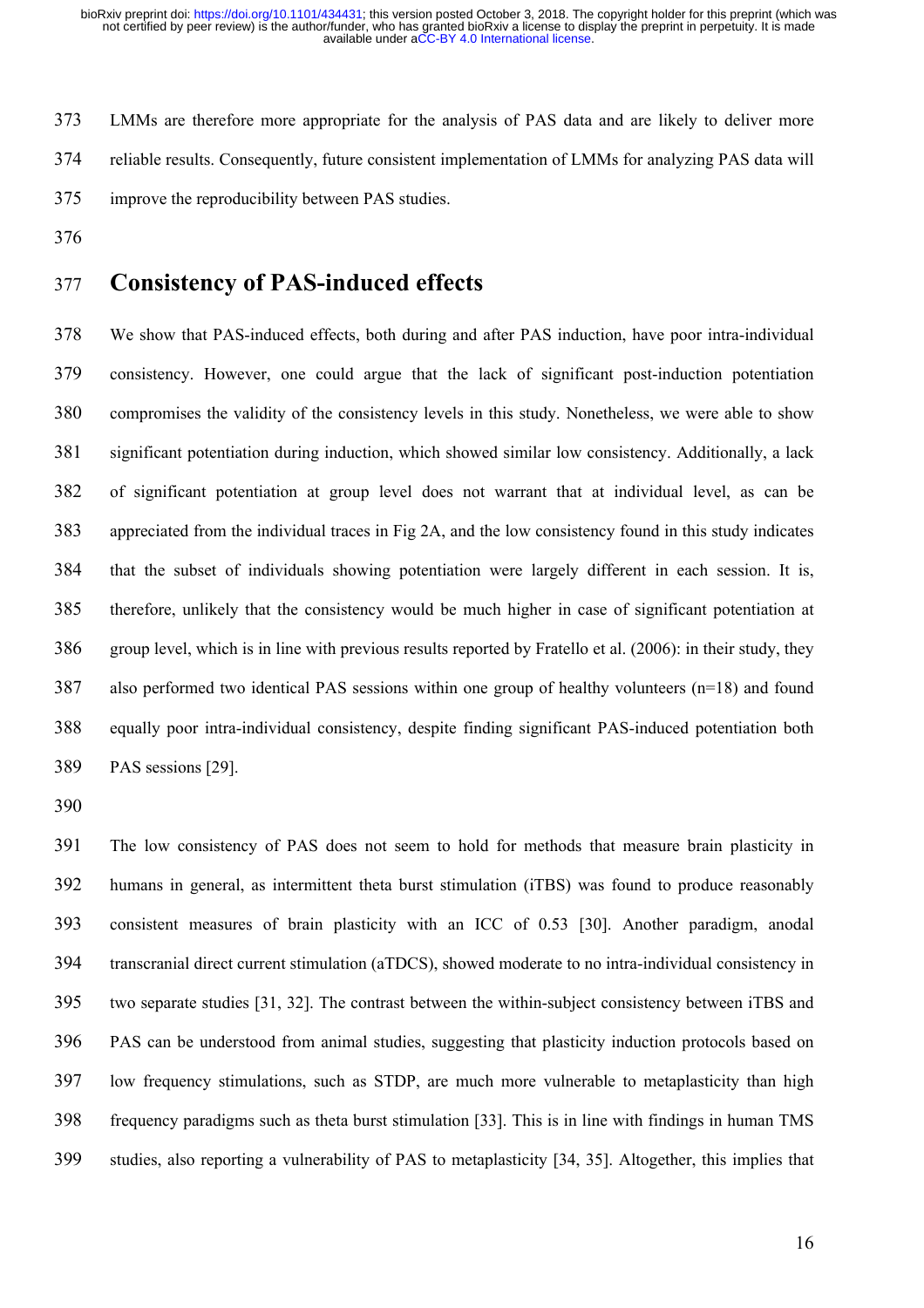PAS is probably much more dependent on highly dynamic time-varying factors than iTBS, resulting in a lower within-subject consistency of PAS.

 In our view, the inconsistency of PAS-induced plasticity has major implications for its use. As our results have revealed that PAS-induced effects cannot be seen as a trait, dividing subjects into PAS responders and PAS non-responders or even selecting subjects based on previous PAS results seems generally unsuitable. Moreover, our results suggest that PAS has limited value in longitudinal studies, for example, in studies monitoring drug effects over longer periods of time or in patient follow-up studies characterizing disease progression.

# **Conclusion**

 Our results demonstrate that PAS-induced effects have a high intra-individual variability and that PAS-induced potentiation of MEP size seems to be most pronounced at the end of the induction phase

opposed to after induction. Additionally, our results support the use of LMMs for analyzing PAS data.

- The main implication of our results is that, due to its low consistency, PAS is unsuitable to track the
- development of human brain plasticity over longer periods of time.

#### **Acknowledgements**

 We thank Dr. D. Rizopoulos for his helpful statistical advice, Dr. H.J. Boele for helping with developing the signal analysis software, Dr. H.G. van Steenis for technical support, and T. van Essen and D. Mani for their help preparing the data for signal analysis.

## **References**

424 1. Caroni P, Donato F, Muller D. Structural plasticity upon learning: regulation and 425 functions. Nat Rev Neurosci. 2012;13(7):478-90.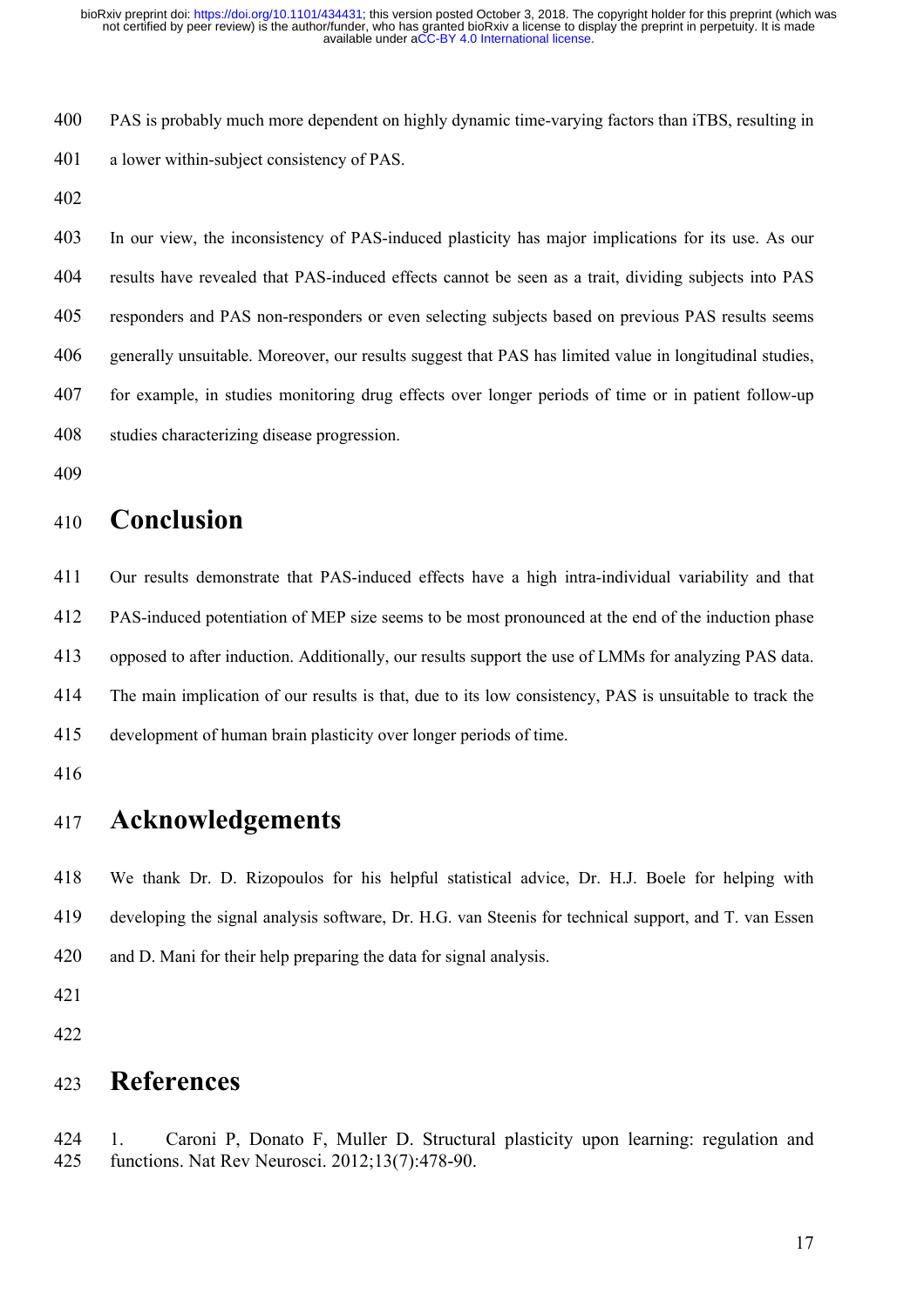426 2. Caroni P, Chowdhury A, Lahr M. Synapse rearrangements upon learning: from 427 divergent-sparse connectivity to dedicated sub-circuits. Trends Neurosci. 2014;37(10):604-14.

428 3. Klyubin I, Ondrejcak T, Hayes J, Cullen WK, Mably AJ, Walsh DM, et al. 429 Neurotransmitter receptor and time dependence of the synaptic plasticity disrupting actions of 430 Alzheimer's disease Abeta in vivo. Philos Trans R Soc Lond B Biol Sci. 431 2014;369(1633):20130147.

432 4. Srivastava AK, Schwartz CE. Intellectual disability and autism spectrum disorders: 433 causal genes and molecular mechanisms. Neurosci Biobehav Rev. 2014;46 Pt 2:161-74.

434 5. Stefan K, Kunesch E, Cohen LG, Benecke R, Classen J. Induction of plasticity in the 435 human motor cortex by paired associative stimulation. Brain. 2000;123 Pt 3:572-84.

436 6. Wolters A, Sandbrink F, Schlottmann A, Kunesch E, Stefan K, Cohen LG, et al. A 437 temporally asymmetric Hebbian rule governing plasticity in the human motor cortex. J 438 Neurophysiol. 2003;89(5):2339-45.

439 7. Stefan K, Kunesch E, Benecke R, Cohen LG, Classen J. Mechanisms of enhancement 440 of human motor cortex excitability induced by interventional paired associative stimulation. J 441 Physiol. 2002;543(Pt 2):699-708.

442 8. Wischnewski M, Schutter DJ. Efficacy and time course of paired associative 443 stimulation in cortical plasticity: Implications for neuropsychiatry. Clin Neurophysiol. 444 2016;127(1):732-9.

445 9. Lahr J, Passmann S, List J, Vach W, Floel A, Kloppel S. Effects of Different Analysis 446 Strategies on Paired Associative Stimulation. A Pooled Data Analysis from Three Research 447 Labs. PLoS One. 2016;11(5):e0154880.

448 10. Ridding MC, Ziemann U. Determinants of the induction of cortical plasticity by non-449 invasive brain stimulation in healthy subjects. The Journal of physiology. 2010;588(Pt 450 13):2291-304.

451 11. Wischnewski M, Schutter DJLG. Efficacy and time course of paired associative 452 stimulation in cortical plasticity: Implications for neuropsychiatry. Clinical Neurophysiology. 453 2016;127(1):732-9.

454 12. Aarts E, Dolan CV, Verhage M, van der Sluis S. Multilevel analysis quantifies 455 variation in the experimental effect while optimizing power and preventing false positives. 456 BMC Neurosci. 2015;16(1):94-.

457 13. Aarts E, Verhage M, Veenvliet JV, Dolan CV, van der Sluis S. A solution to 458 dependency: using multilevel analysis to accommodate nested data. Nature neuroscience. 459 2014;17(4):491-6.

460 14. Oldfield RC. The assessment and analysis of handedness: the Edinburgh inventory. 461 Neuropsychologia. 1971;9(1):97-113.

462 15. Rossi S, Hallett M, Rossini PM, Pascual-Leone A, Safety of TMSCG. Safety, ethical 463 considerations, and application guidelines for the use of transcranial magnetic stimulation in 464 clinical practice and research. Clin Neurophysiol. 2009;120(12):2008-39.

465 16. Rossi S, Hallett M, Rossini PM, Pascual-Leone A. Screening questionnaire before 466 TMS: an update. Clin Neurophysiol. 2011;122(8):1686.

467 17. Wechsler D. Wechsler Abbreviated Scale of Intelligence. San Antonio, TX: 468 Psychological Corporation; 1999.

469 18. Axelrod BN. Validity of the Wechsler abbreviated scale of intelligence and other very 470 short forms of estimating intellectual functioning. Assessment. 2002;9(1):17-23.

471 19. Sale MV, Ridding MC, Nordstrom MA. Factors influencing the magnitude and

472 reproducibility of corticomotor excitability changes induced by paired associative stimulation. 473 Exp Brain Res. 2007;181(4):615-26.

474 20. Awiszus F. TMS and threshold hunting. Suppl Clin Neurophysiol. 2003;56:13-23.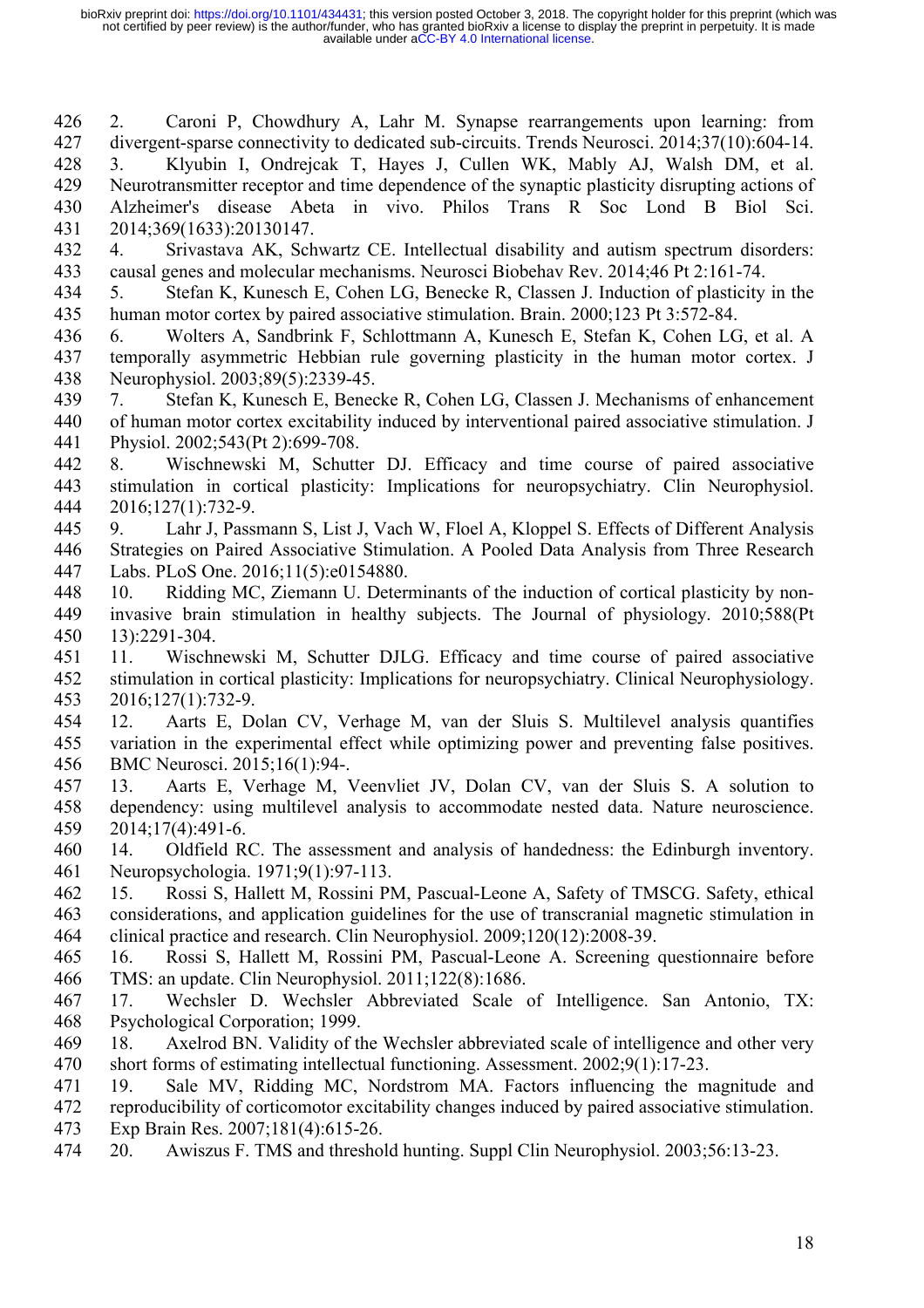- 475 21. Stefan K, Wycislo M, Classen J. Modulation of associative human motor cortical 476 plasticity by attention. J Neurophysiol. 2004;92(1):66-72.
- 477 22. R Development Core Team. Vienna, Austria: R Foundation for Statistical Computing; 478 2017.
- 479 23. Pinheiro J BD, DebRoy S, Sarkar D and R Core Team. nlme: Linear and Nonlinear 480 Mixed Effects Models. 2017.
- 481 24. Goldstein H, Browne W, Rasbash J. Partitioning Variation in Multilevel Models. 482 Understanding Statistics. 2002;1(4):223-31.
- 483 25. Manganotti P, Fuggetta G, Fiaschi A. Changes of motor cortical excitability in human 484 subjects from wakefulness to early stages of sleep: A combined transcranial magnetic 485 stimulation and electroencephalographic study. Neuroscience Letters. 2004;362(1):31-4.
- 486 26. Froemke RC, Debanne D, Bi G-Q. Temporal modulation of spike-timing-dependent 487 plasticity. Frontiers in synaptic neuroscience. 2010;2(June):19-.
- 488 27. Tokimura H, Di Lazzaro V, Tokimura Y, Oliviero A, Profice P, Insola A, et al. Short 489 latency inhibition of human hand motor cortex by somatosensory input from the hand. J 490 Physiol. 2000;523 Pt 2:503-13.
- 491 28. Turco CV, El-Sayes J, Savoie MJ, Fassett HJ, Locke MB, Nelson AJ. Short- and long-492 latency afferent inhibition; uses, mechanisms and influencing factors. Brain Stimul. 493 2018;11(1):59-74.
- 494 29. Fratello F, Veniero D, Curcio G, Ferrara M, Marzano C, Moroni F, et al. Modulation 495 of corticospinal excitability by paired associative stimulation: reproducibility of effects and 496 intraindividual reliability. Clinical neurophysiology : official journal of the International 497 Federation of Clinical Neurophysiology. 2006;117(12):2667-74.
- 498 30. Hinder MR, Goss EL, Fujiyama H, Canty AJ, Garry MI, Rodger J, et al. Inter- and 499 intra-individual variability following intermittent theta burst stimulation: Implications for 500 rehabilitation and recovery. Brain Stimulation. 2014;7(3):365-71.
- 501 31. Lopez-Alonso V, Fernandez-Del-Olmo M, Costantini A, Gonzalez-Henriquez JJ, 502 Cheeran B. Intra-individual variability in the response to anodal transcranial direct current 503 stimulation. Clin Neurophysiol. 2015;126(12):2342-7.
- 504 32. Chew T, Ho K-A, Loo CK. Inter- and intra-individual variability in response to 505 transcranial direct current stimulation (tDCS) at varying current intensities. Brain Stimulation. 506 2015;8(6):1130-7.
- 507 33. Zhang L. Hippocampal Synaptic Metaplasticity Requires Inhibitory 508 Autophosphorylation of Ca2+/Calmodulin-Dependent Kinase II. Journal of Neuroscience. 509 2005;25(33):7697-707.
- 510 34. Delvendahl I, Jung NH, Mainberger F, Kuhnke NG, Cronjaeger M, Mall V. Occlusion 511 of bidirectional plasticity by preceding low-frequency stimulation in the human motor cortex. 512 Clin Neurophysiol. 2010;121(4):594-602.
- 513 35. Muller JF, Orekhov Y, Liu Y, Ziemann U. Homeostatic plasticity in human motor 514 cortex demonstrated by two consecutive sessions of paired associative stimulation. Eur J 515 Neurosci. 2007;25(11):3461-8.
- 516
- 517

# <sup>518</sup> **Supporting Information**

519 **S1 Table. Reasons for excluding recruited individuals before entering the study.**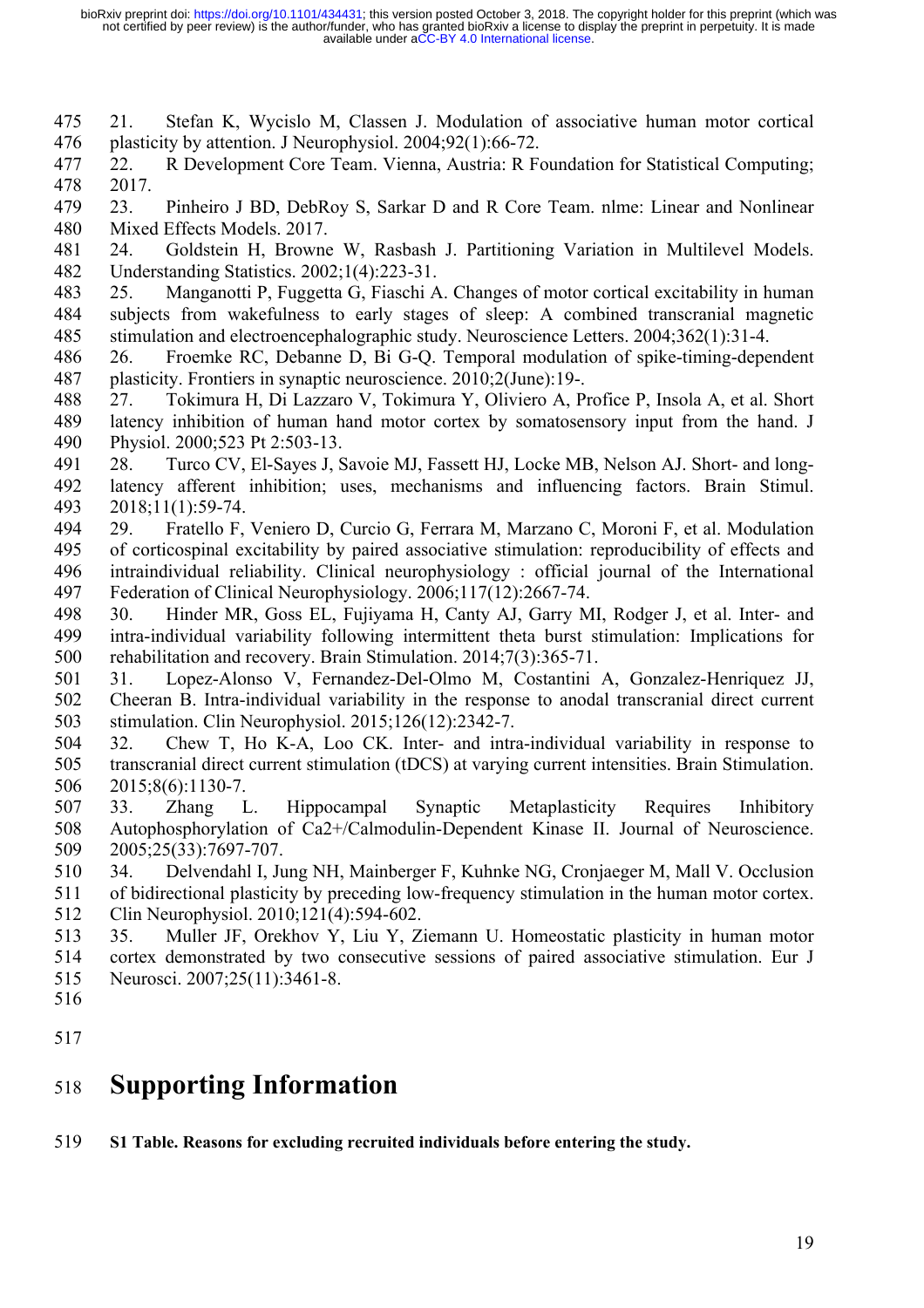- **S1 Dataset. Full dataset of all variables reported.** RDA-file containing all data on all variables
- reported in this manuscript. This file can be opened and used with the open source R or RStudio
- software [22].
- **S1 Syntax. Syntax for all linear mixed models reported.** Syntax written in the R-language,
- containing all linear mixed models that are used to generate results for this manuscript. This file can
- be opened and used with the open source R or RStudio software [22].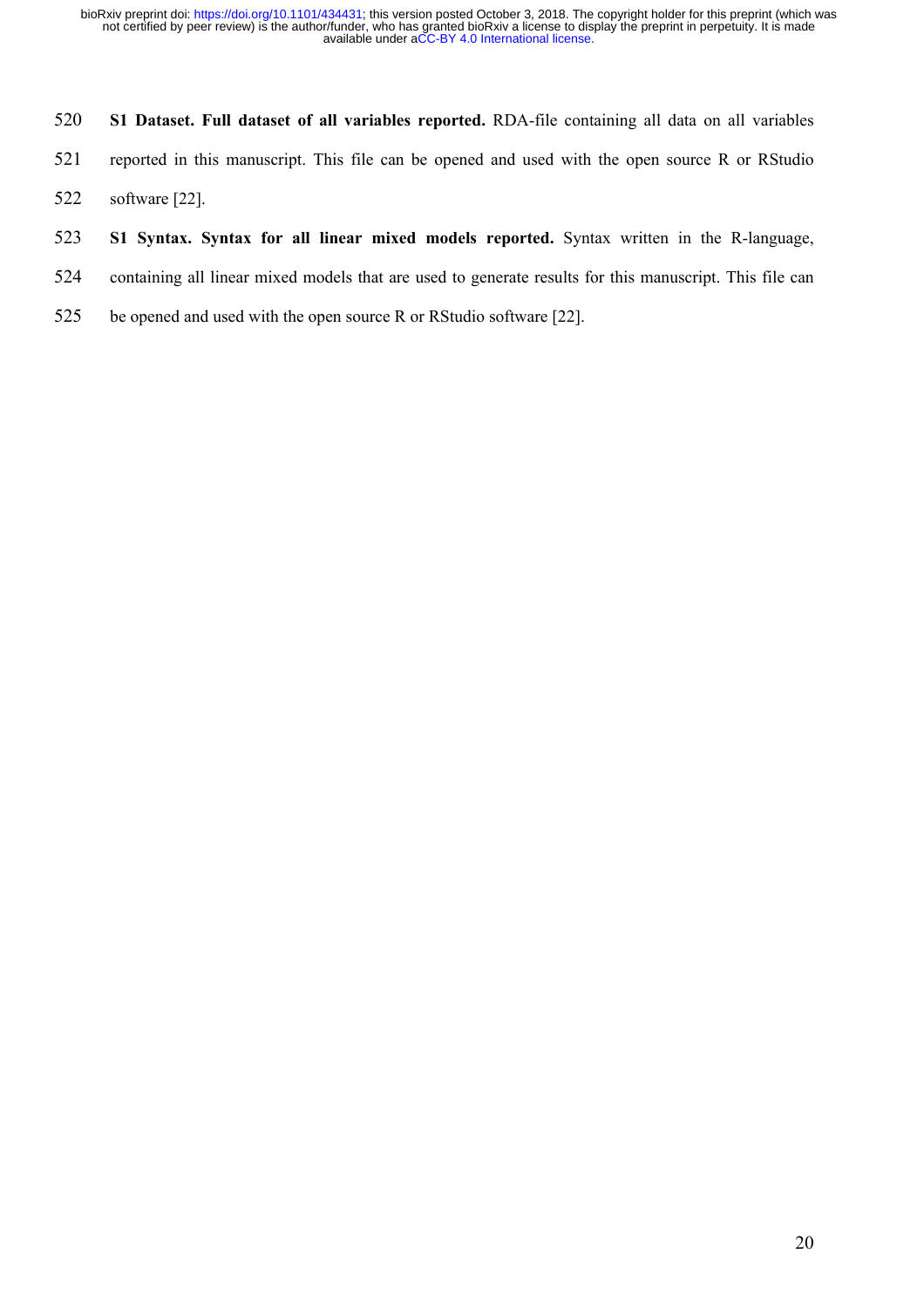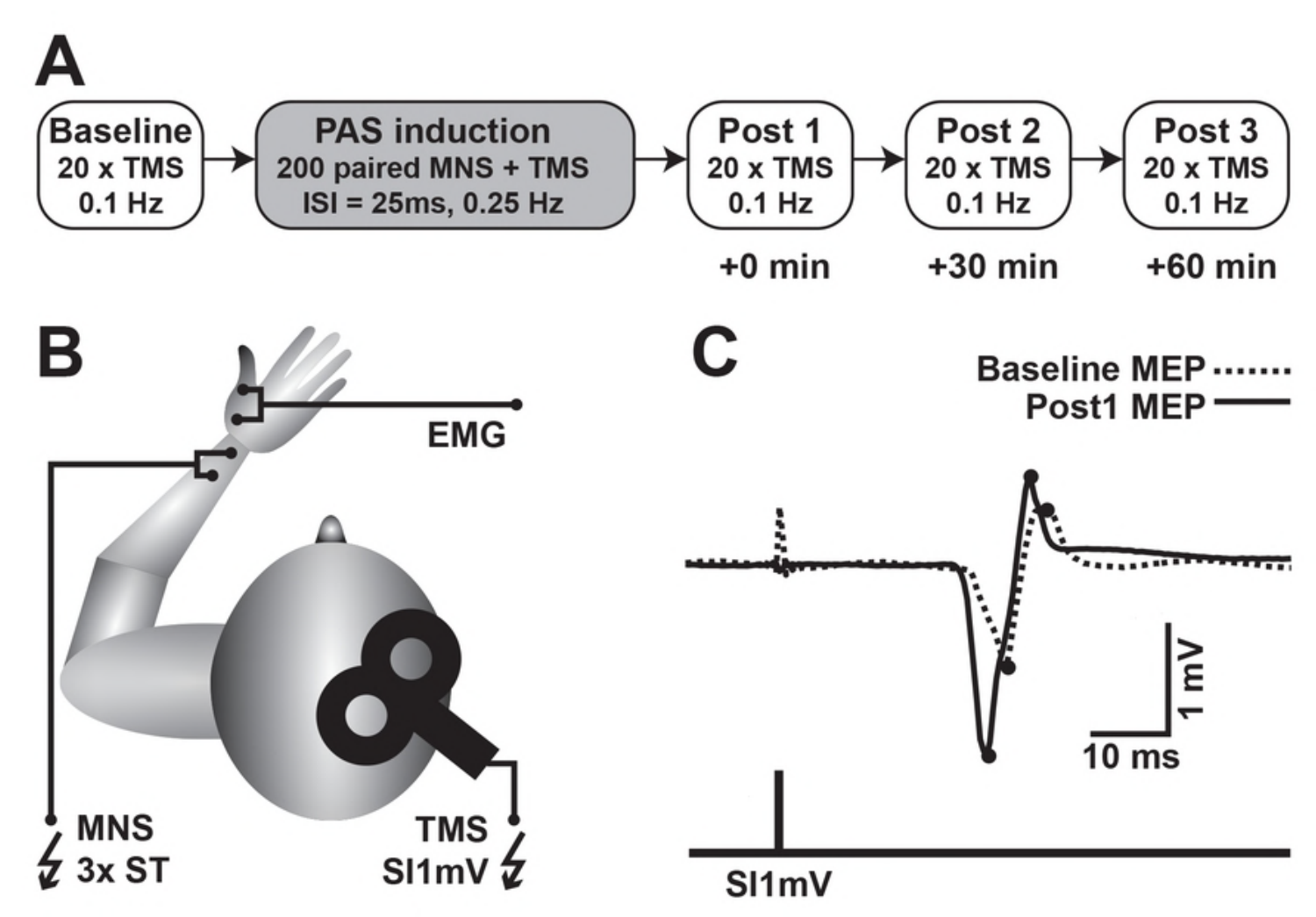